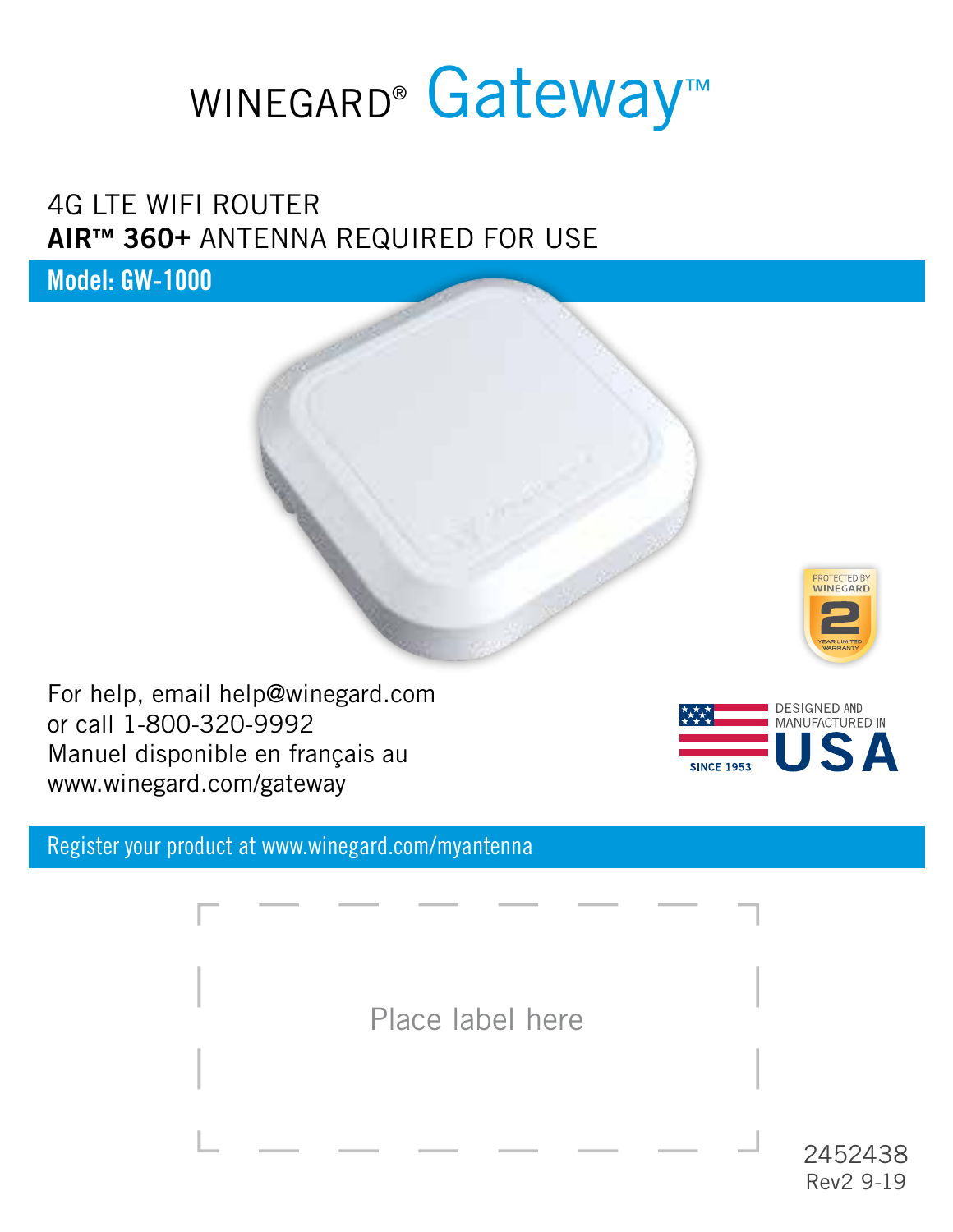### **Welcome**

**Congratulations on your Winegard® Gateway™ purchase!** Thank you for trusting Winegard to bring connectivity solutions to you while on the go. This product, combined with the Winegard Air™ 360**+**, will provide you more freedom when choosing where to adventure, all while bringing the comforts of TV and secure internet to you and your devices.

# **Contents**

| Product Information 1     |  |
|---------------------------|--|
|                           |  |
| Operation (Web) 10        |  |
| Local Network Settings 13 |  |

| Swapping SIM Card  17 |  |
|-----------------------|--|
|                       |  |
|                       |  |
| FCC Statement  25     |  |
| Warranty Statement 26 |  |

# **Product Information**

The Winegard Gateway has been designed for use **only** with the Winegard Air 360**+** system and will not operate as a standalone accessory. It is compatible for RVs with a roof-radius of 230 inches to flat and a 7 inch max. roof thickness.

## **RV Manufacturer Install**

Many RV manufacturers have chosen to factory install the Air 360**+** and prewire both +12VDC and the WiFi/4G antenna cables to a cap in the RV's ceiling. A photo of the cap is located on page 2 of this manual. If this is the case, locate and remove the cap to access the wiring. If you are able to locate the +12VDC wiring and three color coded antenna cables, you have found the location to install the Gateway and can continue to the Installation section (page 2).

# **Aftermarket Install**

If your vehicle does not have an Air 360**+** antenna installed, please contact your local RV dealer for information on having one installed. It is recommended to install the Air 360**+ before** attempting to install the Gateway system. Winegard recommends installing the Gateway **directly under** the Air 360**+**. Once the Air 360**+** has been installed, there are two requirements to finding a location on the RV ceiling for installation: +12VDC must be present, and the three WiFi/4G antenna cables from the Air 360**+** must be able to reach the connection points on the Gateway router. Please refer to Air 360**+** manual for correct installation instructions.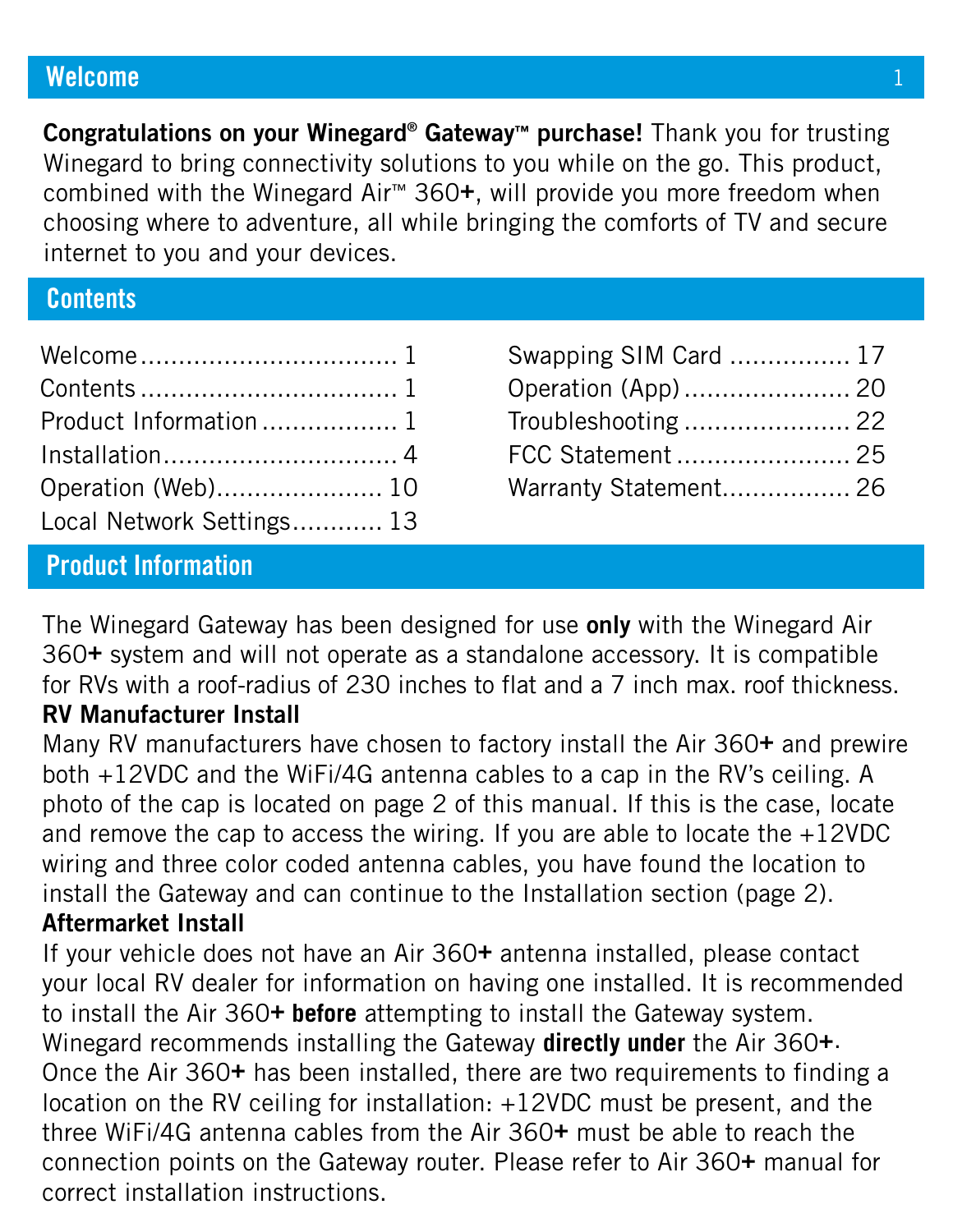There are two mounting options for the Winegard Gateway system: A. Ceiling Mount (recommended) or B. Inside Air 360**+** Dome.

**A. Ceiling Mount Install (Recommended)** *see page 5 for diagram*

If the Air 360**+** system was installed at the RV manufacturer, you may notice a white circular Winegard cable access cap on the ceiling of your RV. If the Air 360**+** was not previously installed, refer to the Air 360**+** Installation instructions before attempting to mount the Gateway system.

**NOTE:** When mounting the Gateway inside the RV, it MUST be mounted directly under the Air 360**+** to ensure the WiFi and 4G LTE antenna cables reach the Gateway.

**Step 1** - Remove the two screws that secure the access cap to the ceiling and gently pull the +12VDC power cables and three smaller antenna cables down through the hole. If any of these cables are missing please contact Winegard Company.

**Step 2** – Pull the cables through the guide hole of the mounting bracket and align this hole with the hole in the ceiling of the RV. Make sure that the bracket is in a parallel position with the walls of the RV. Once in position, secure the mounting plate to the ceiling of the RV with four screws included in the mounting hardware.



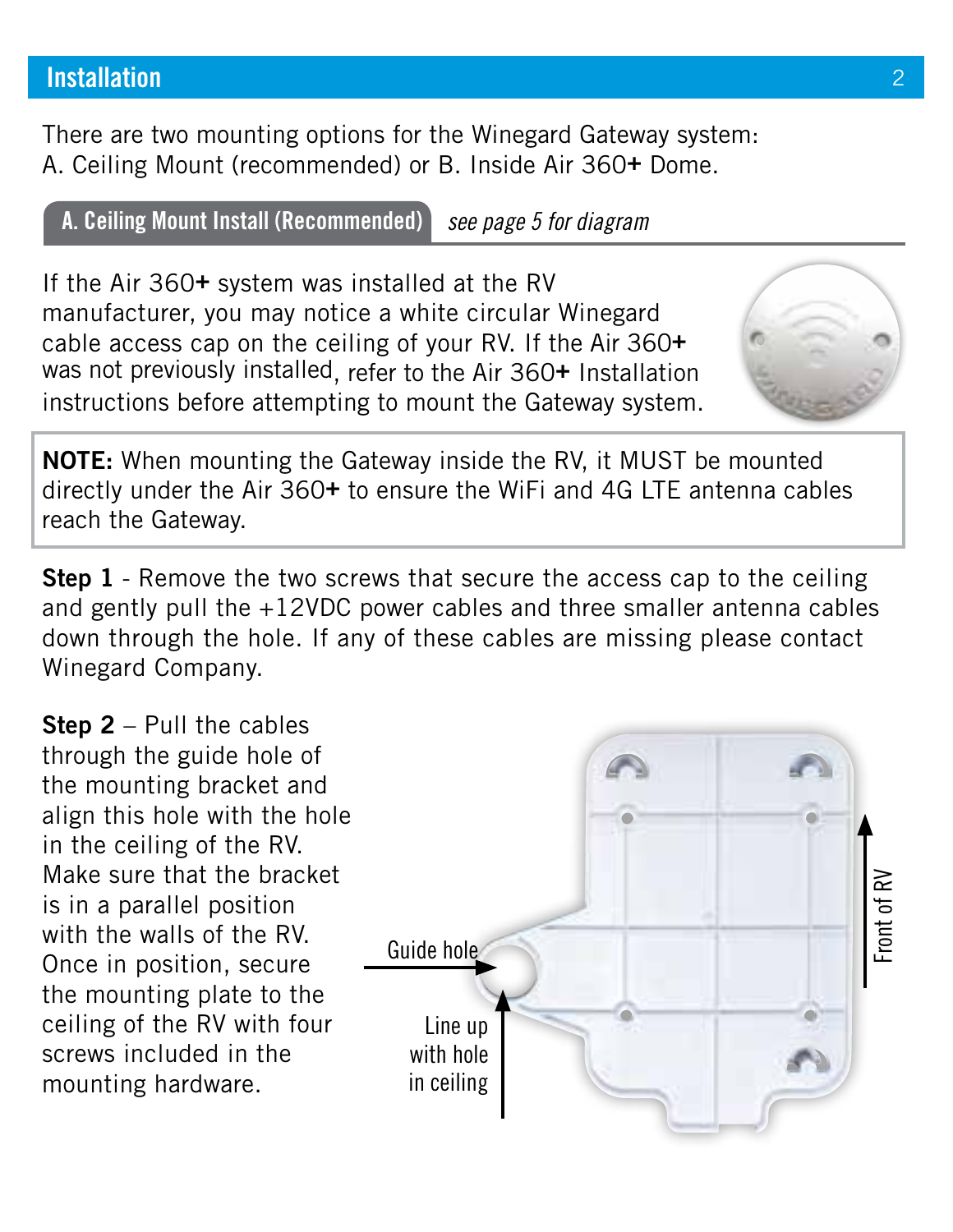**Step 3** – Next, with the provided two wire nuts, splice the included 9.5" power cable and the power cable that the RV Manufacturer installed. Connect the black wire and the ground wire from the RV, and the red wire to the power wire from the RV. Ensure that the cables are secure to the wire nuts before continuing. Continue to Step 13 if the power cable was already installed. Discard the included wall plate and power switch, if not needed.

**NOTE:** If the power wire was not installed, you will need to install your own power wire. It is recommended to use 18 gauge wire no longer than 50 feet with a dedicated 12VDC circuit and a 3A fuse. See the Air 360**+** installation manual for more information.

**Step 4** – Choose a location to install the supplied Wall Plate with Power On/ Off switch. When selecting a location, remember that  $a +12VDC$  power cable will need to be run from the Gateway to the switch.

**Step 5** – For a wall or panel mount, drill or use a hole saw to create a  $1\frac{1}{4}$ " hole. Pull the power cable from the Gateway and the RV's power wires through the wall or panel.

**Step 6** – Be sure the switch is in the OFF position before continuing. Slide the power switch into the wall plate.

**Step 7** – Connect the +12V power wire from the vehicle to a small red terminal insulator. Crimp the connector.

**Step 8** – Connect this small red terminal insulator to the isolated spade of the power switch.

**Step 9** – Connect the red wire from the Gateway to the other small red terminal insulator. Crimp the connector.

**Step 10** – Connect this small red terminal insulator to the middle spade on the switch.

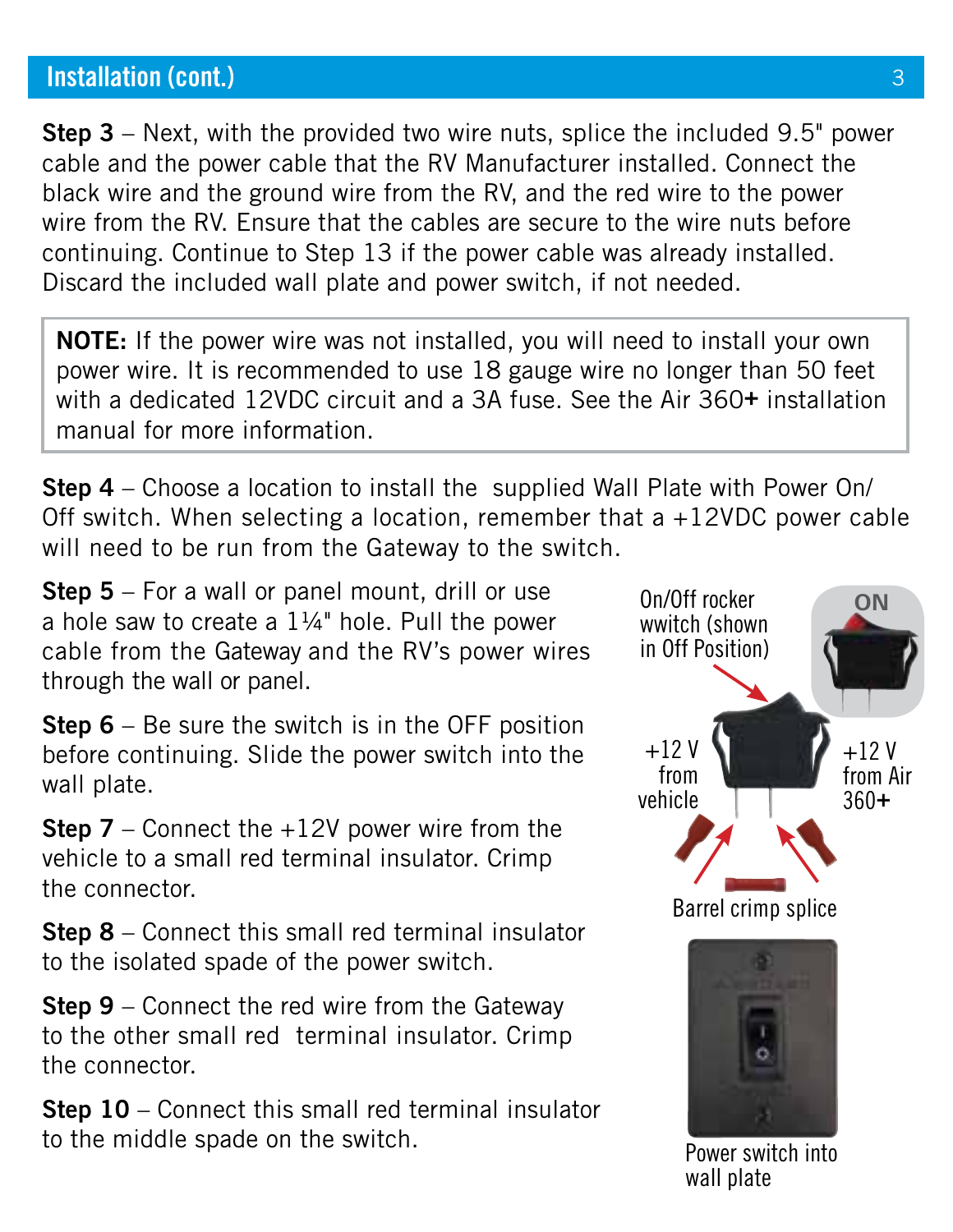**Step 11** – Slide the ground wire from the vehicle into one end of the barrel crimp splice, and slide the black ground wire from the Gateway into the opposite end of the splice. Crimp the splice.

**Step 12** – Mount the wall plate to the wall or panel with the two supplied wall Red plate screws.

**Step 13** – Next, connect the WiFi cable with the red tubing to the mating connector that is designated in the #2 slot.

**Step 14** – Connect the 4G LTE cables with their respective mating connectors (Yellow - #4 slot and Green - #5 slot).

**Step 15** – Before connecting the power cable to the Gateway confirm that all other connections are properly made.

If so, connect the power cable. Turn the wall plate power switch to the ON position and verify that the LED on the backside of the Gateway illuminates.

**Step 16** – Lastly, feed all excess cabling back into the hole of the ceiling and push the backside of the Gateway up onto the mating hooks. There will be two on the side opposite the cabling hole and one on the same side as the cabling hole. Once the Gateway is secure to the hooks, slide the Gateway towards the lever until it locks into place. A clicking sound indicates the Gateway is locked in position.



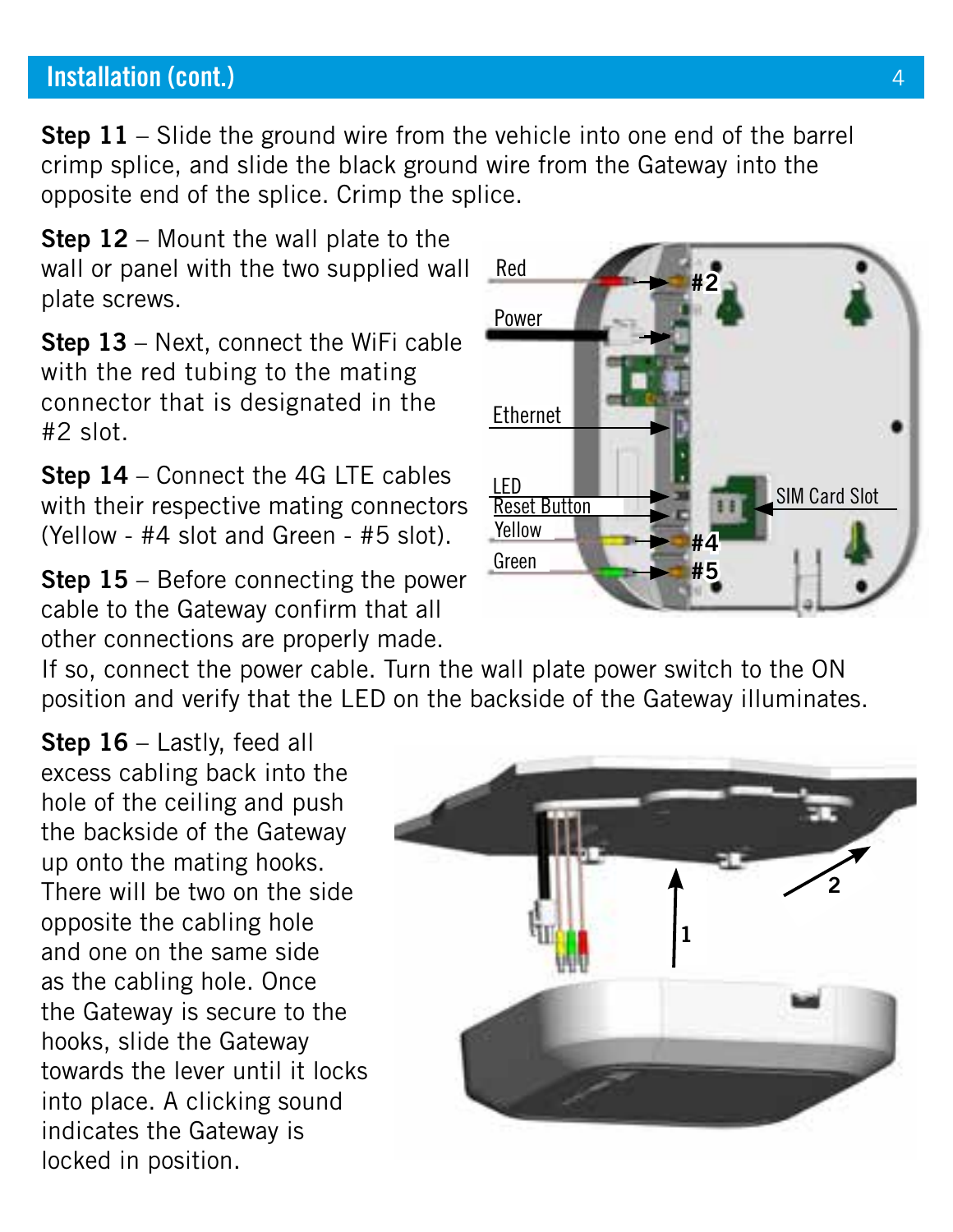

To remove the Gateway from the mount, pull the lever down (1) and slide the Gateway housing away from the lever (2). Next, gently pull the Gateway down (3).

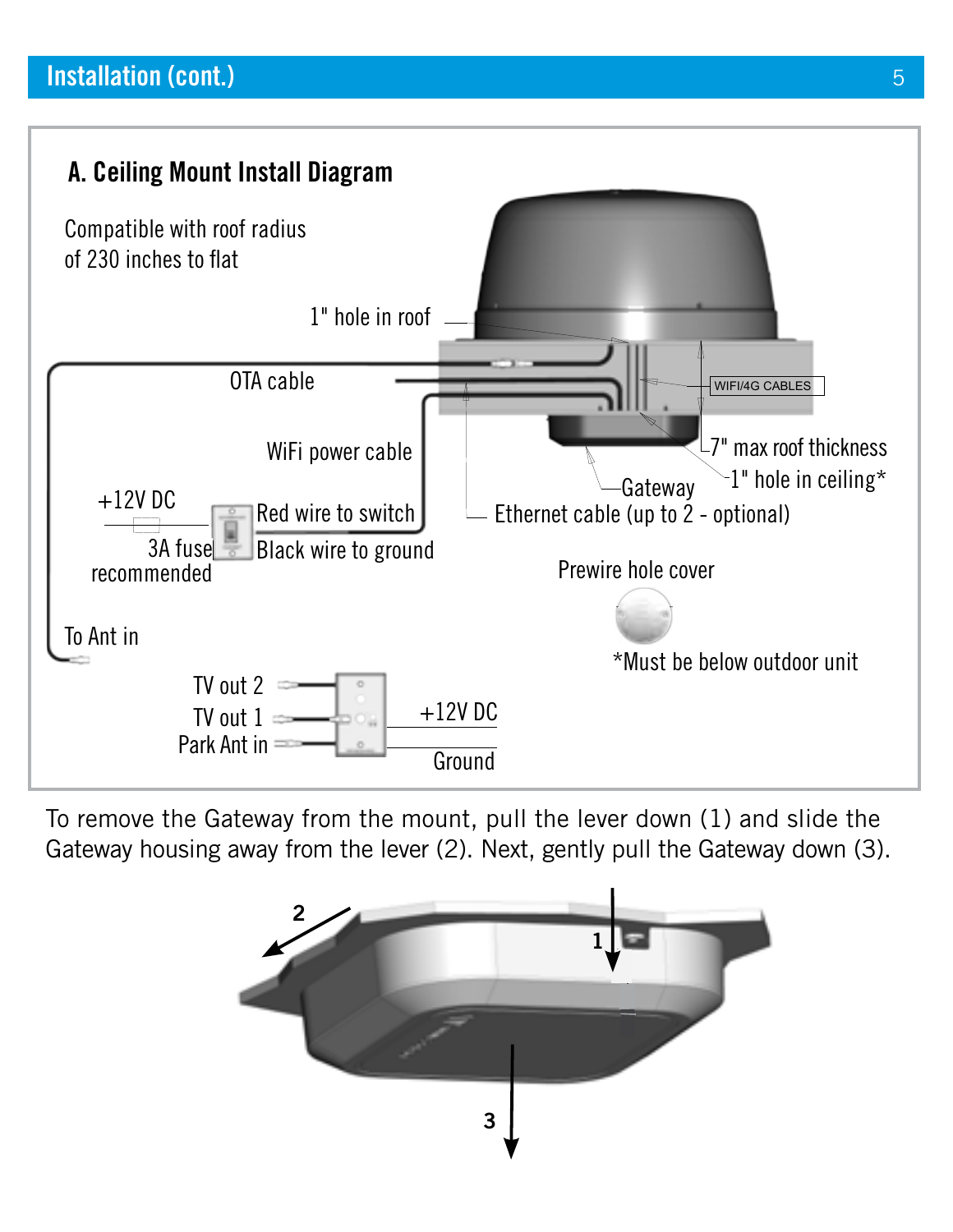## **B. Air 360+ In Dome Install** *see page 8 for diagram*

If the compatible Air 360**+** system was installed at the RV manufacturer and there isn't a white circular Winegard cable access cap on the RV's ceiling, the Gateway was meant to be installed inside the dome of the Air 360**+**. If the Air 360**+** was not previously installed, refer to the Air 360**+** Installation instructions on mounting the antenna before attempting to mount the Gateway system.

**WARNING:** There is a coax cable connected to the over-the-air antenna under the dome. Gently remove the dome and lay on its side next to the base to avoid damaging the antenna, coax, or other antennas within the dome.

**Step 1** – Remove the four screws on the outside of the Air 360**+** dome and gently remove the dome.

**Step 2** – With the provided two wire nuts, splice the included 9.5" power cable and the power cable that the RV Manufacturer installed. Connect the black wire and ground wire from the RV and red wire to the power wire from the RV. Ensure that the cables are secure to the wire nuts before continuing. Continue to Step 12 if the power cable was already installed. Discard the included wall plate and power switch, if not needed.

**NOTE:** If the power wire was not installed, you will need to install your own power wire. It is recommended to use 18 gauge wire no longer than 50 feet with a dedicated 12VDC circuit and a 3A inline fuse. See the Air 360**+** installation manual for more information.

**Step 3** – Choose a location to install the supplied Wall Plate with Power On/Off switch. When selecting a location, remember that  $a +12VDC$  power cable will need to be run from the Gateway to the switch.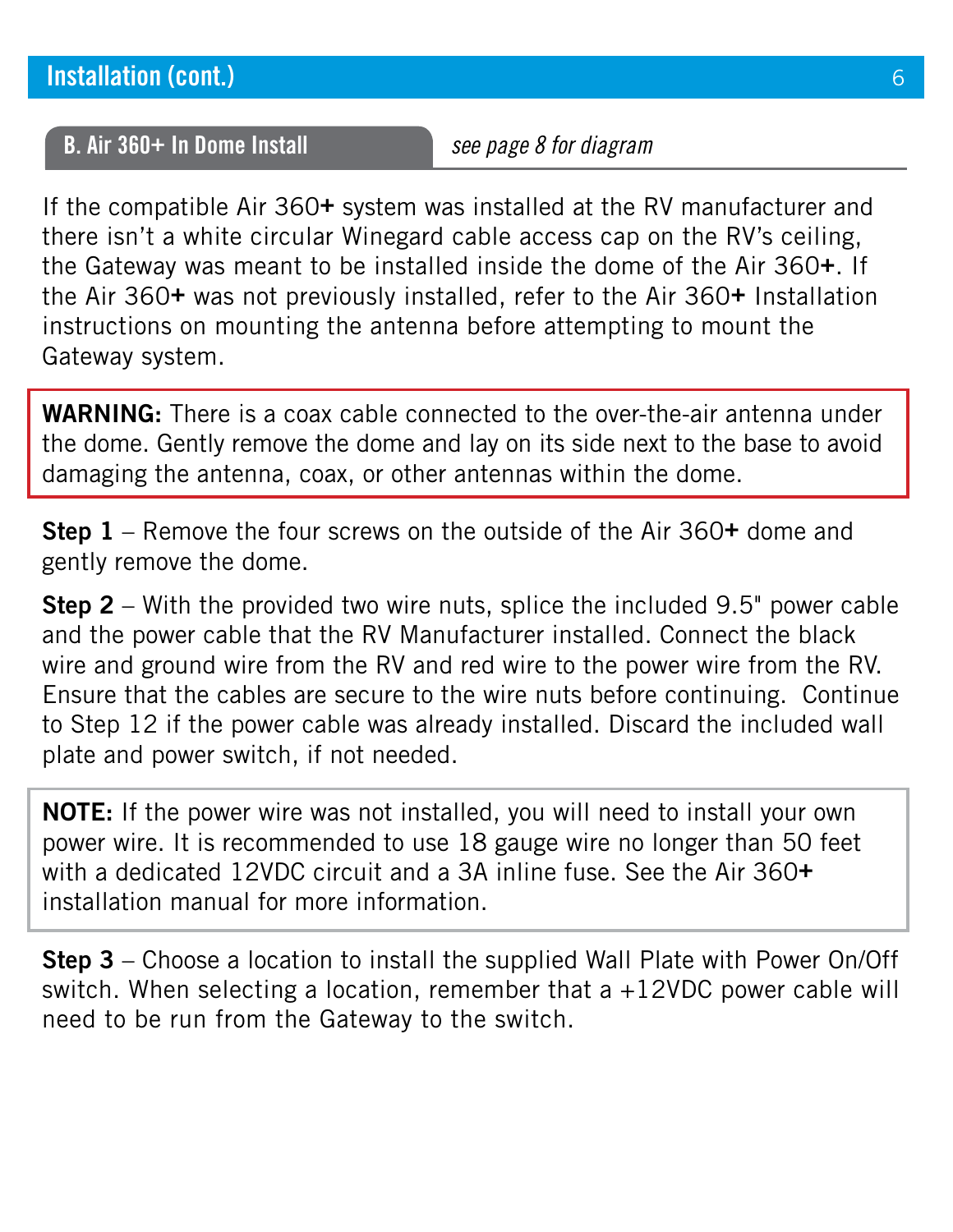**Step 4** – For a wall or panel mount, drill or use a hole saw to create a  $1\frac{1}{4}$ " hole. Pull the power cable from the the Gateway and the RV's power wires through the wall or panel.

**Step 5** – Be sure the switch is in the OFF position before continuing. Slide the power switch into the wall plate.

**Step 6** – Connect the +12V power wire from the vehicle to a small red terminal insulator. Crimp the connector.

**Step 7** – Connect this small red terminal insulator to the isolated spade of the power switch. (See diagram)

**Step 8** – Connect the red wire from the Gateway to the other small red terminal insulator. Crimp the connector.

**Step 9** – Connect this small red terminal insulator to the middle spade on the switch.

**Step 10** – Slide the ground wire from the vehicle into one end of the barrel crimp splice, and slide

the black ground wire from the Gateway into the opposite end of the splice. Crimp the splice.

**Step 11** – Mount the wall plate to the wall or panel with the two supplied wall plate screws.

**Step 12** – Next, connect the WiFi cable with the red tubing to the mating connector that is designated in the #2 slot.

**Step 13** – Connect the 4G LTE cables with their respective mating connectors (Yellow - #4 slot and Green - #5 slot).





Power switch into wall plate

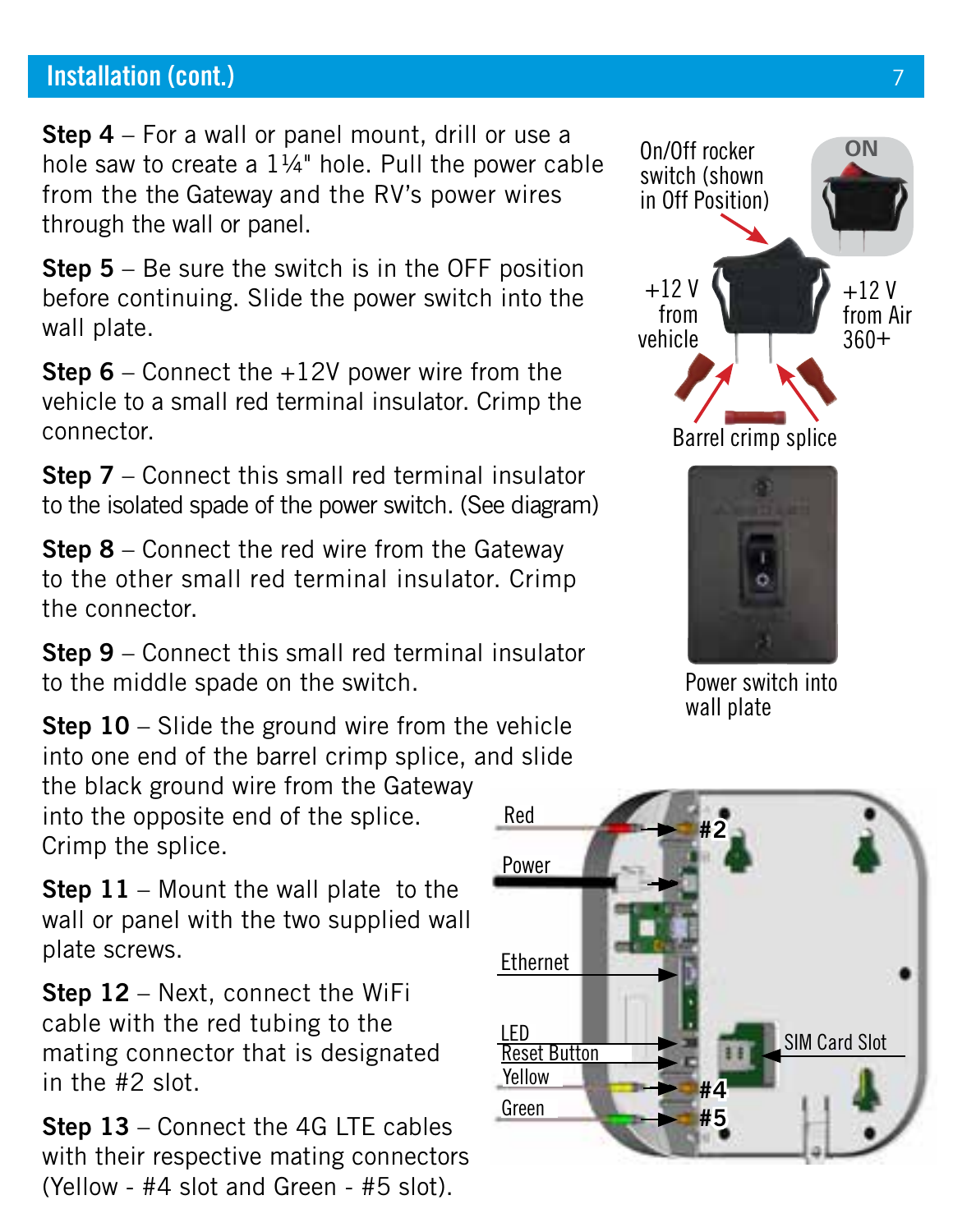**Step 14** – Before connecting the power cable to the Gateway confirm that all connections are properly made. If so, connect the power cable. Turn the wall plate power switch to the ON position and verify that the LED on the backside of the Gateway illuminates.

**Step 15** – There will be two mating hooks on the side opposite the cabling hole and one on the same side as the cabling hole. Once the Gateway is secured to the hooks (1), slide the Gateway towards the lever until it locks into place (2). A clicking sound indicates the Gateway is locked in position.



**Step 16** – Carefully reinstall the dome with the four screws previously removed.

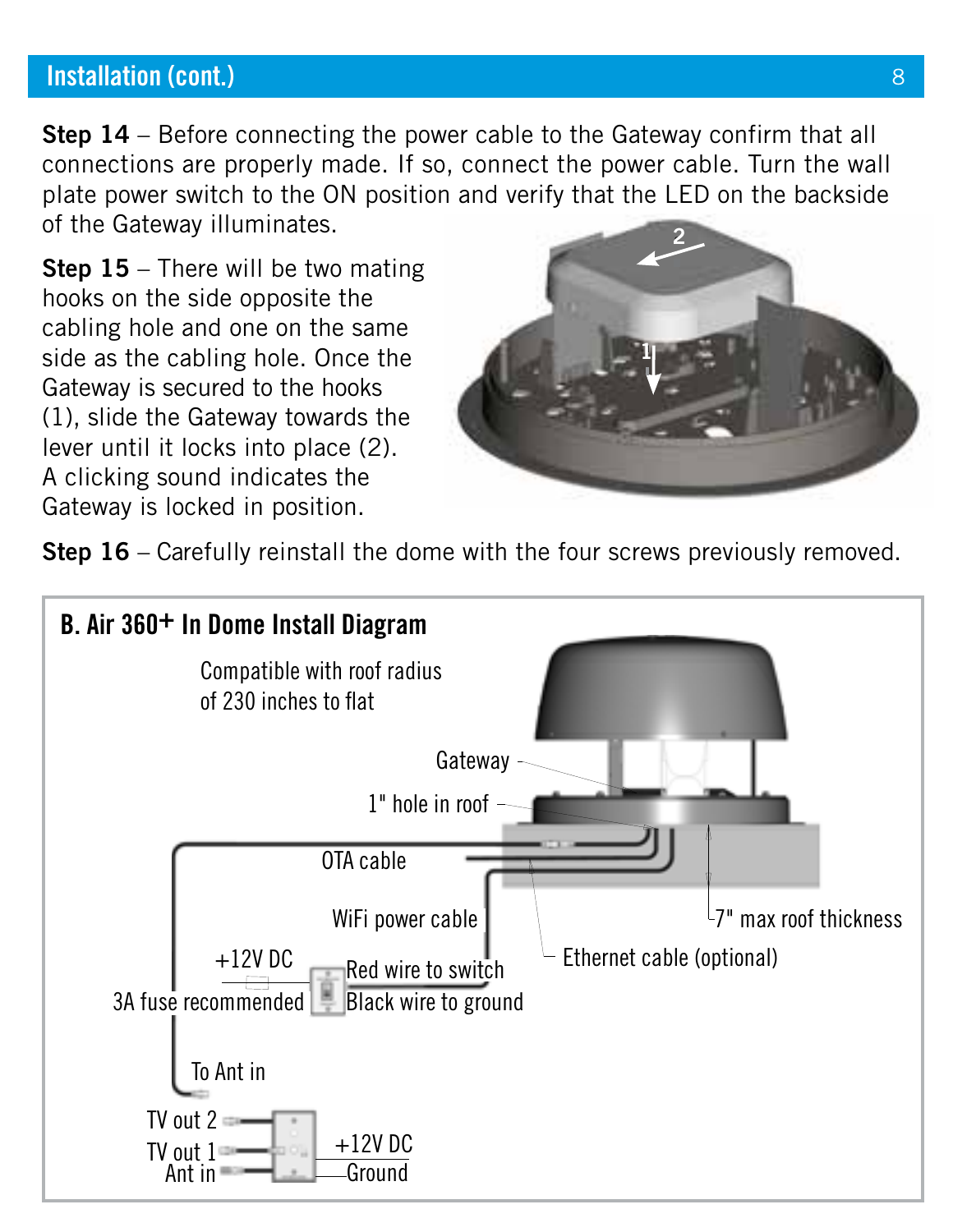To remove the Gateway from the mount pull the lever up (1) and slide the Gateway housing away from the lever (2). Next, gently pull the Gateway upward (3).

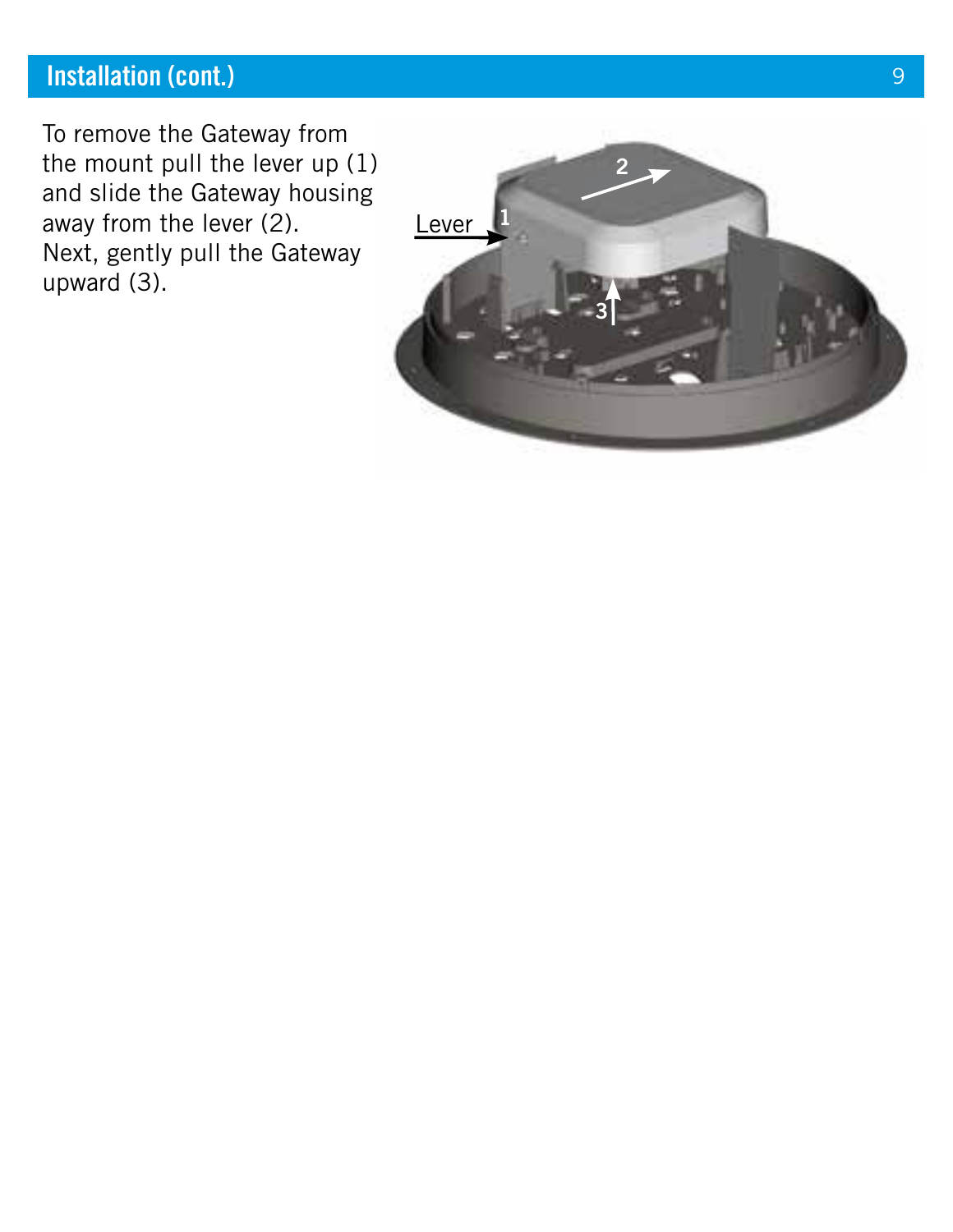**NOTE:** To access the Winegard® ConnecT™ software Winegard recommends web browsers Microsoft Edge, Firefox®, Safari, and Google Chrome™ Browser.

**WARNING: FOR FIRST TIME USERS** - On the initial setup, your Gateway system may have to reconfigure the modem. If this occurs, expect an additional 1-2 minutes of delay before the Gateway can be used.

**DO NOT CLICK THE BACK BUTTON** on your web browser when navigating through this software.

**Step 1** - Turn the power switch to the ON position. Turn on the WiFi enabled device(s) that you want to connect and scan for wireless networks. It may take a few minutes for the Winegard network to appear.

**Step 2** - The label located on the front of this manual lists the unique default SSID and password. Select this WiFi signal from the list of wireless networks and connect. Once the correct SSID has been selected, enter the password. It is recommended to set your device(s) to automatically connect with the Winegard Gateway.

**Step 3** - Once connected, open an Internet browser and type 10.11.12.1 into the address bar and press Enter. This will take you to the Admin Login Screen. Login using the following credentials:

**Username: admin Password: admin**

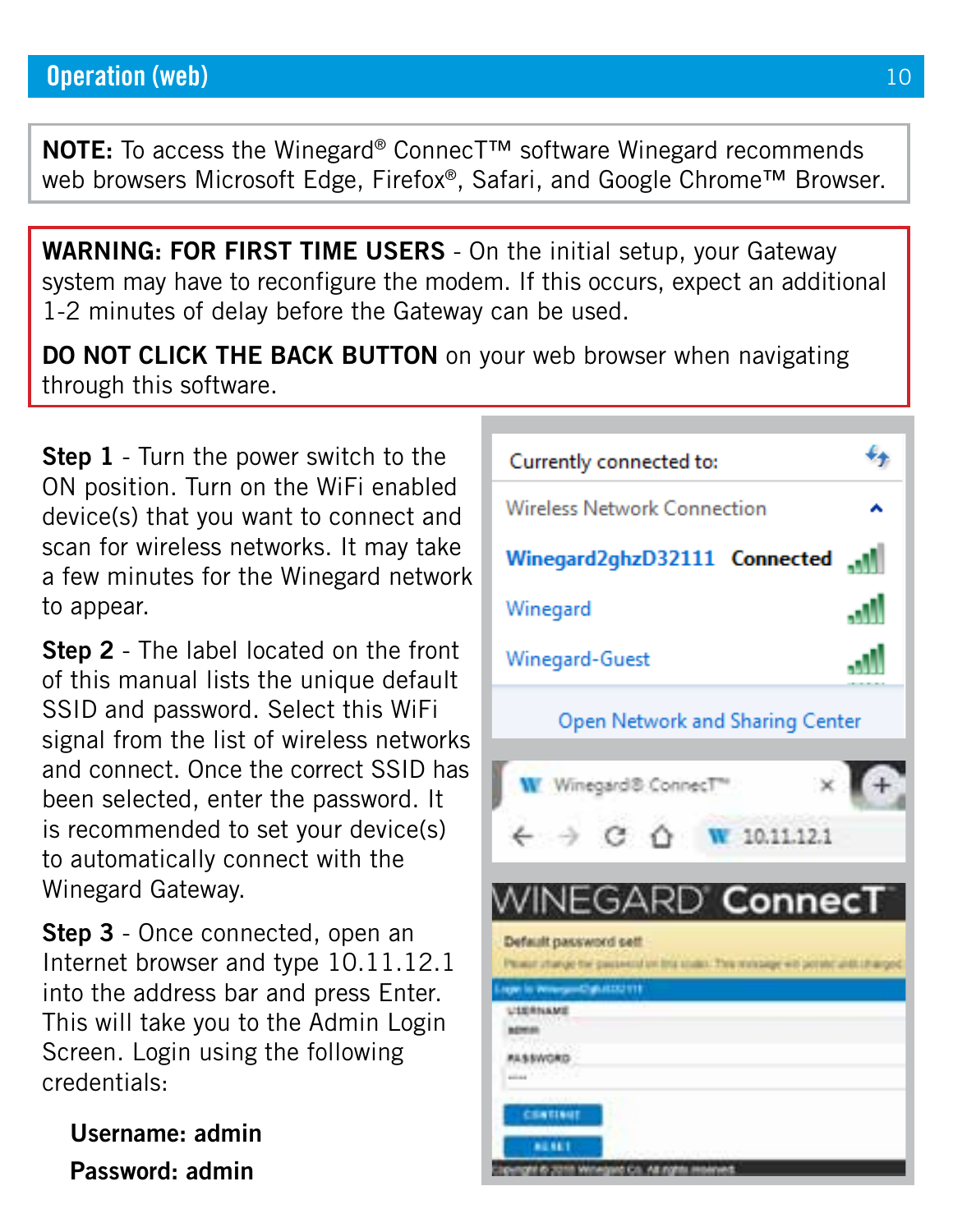# **Operation (web, cont.)** 21

**The Winegard Gateway with Air 360+ can access the internet two different ways: from a local WiFi network or a 4G LTE network.**

**Step 4** - To connect to a WiFi network, select **WiFi** from the Internet Access options and then click on **SCAN FOR WiFi**. This will bring up a list of all WiFi signals in range (this could take up to 30 seconds). The list of available networks will be displayed by signal strength. Select the desired network (SSID) and click **CONTINUE**.

**Step 5** - Enter the network password, if prompted. Once the Winegard Gateway connects to the internet the **INTERNET STATUS** field will show Connected (this could take as long as two minutes). You are now ready to use the WiFi.

#### Status

4G/LTE Data Plan needs updating - For more information click here. Or navigate to the Data Plan page. INTERNET STATUS No WIFI Network Selected Connect<sup>79</sup> ANTENNA STATUS Connected through "Winegard2ghzD32111" WIFI SIGNAL No signal until connected **AGRITE SIGNAL** No signal until connected INTERNET ACCESS @ 4GATE so WiFi No Internet **SELECT SCAN FOR WIFE FORGET WIFE SAVED WIFE** DATA PLAN NAVIGATE TO PAGE SELECT PAGE

| <b>Nintwork Scan</b>                                                                  |                        |                 |               | <b>Status</b>                                                                                            |                                        |
|---------------------------------------------------------------------------------------|------------------------|-----------------|---------------|----------------------------------------------------------------------------------------------------------|----------------------------------------|
| Please Select Desired 2.4GHz Network: Signal strength<br>below 50% is not recommended |                        |                 |               | 4G/LTE Data Plan needs opdating - For more<br>information click here. Or navigate to the Eats Plan page. |                                        |
|                                                                                       | 5580                   | <b>SECURETY</b> | SIGNAL        | <b>OWNEL</b>                                                                                             | <b>INTERNET STATUS</b>                 |
| ۰                                                                                     | Wewnerd.               | WPA2            | 100%          |                                                                                                          | Connected to WFI "Winequre"            |
| ö                                                                                     | Yümmam (ZahuDZ7F4D     | WPA2            | 100%          | 91.                                                                                                      | Connect <sup>**</sup> ANTENNA STATUS   |
| 咨                                                                                     | WinnsenSphzD2EF27 WPA2 |                 | 100%          | $11 -$                                                                                                   | Connected through "Winegard2ghzD32111" |
| o                                                                                     | Winnpard-Goest         | WPA2            | $-97%$        | - 1<br>.                                                                                                 | WIFI SIGNAL                            |
| ÷                                                                                     | OE1EC72                | WPA3            | 54%           | $11 -$<br>×                                                                                              | 11%                                    |
|                                                                                       | CUNTINUE               |                 | <b>CANLEL</b> |                                                                                                          |                                        |

**NOTE:** Some networks will display a "splash page" when connecting instead of using a network password. When connecting to a network requiring a splash screen for multiple days, it may be necessary to clear your browser cache.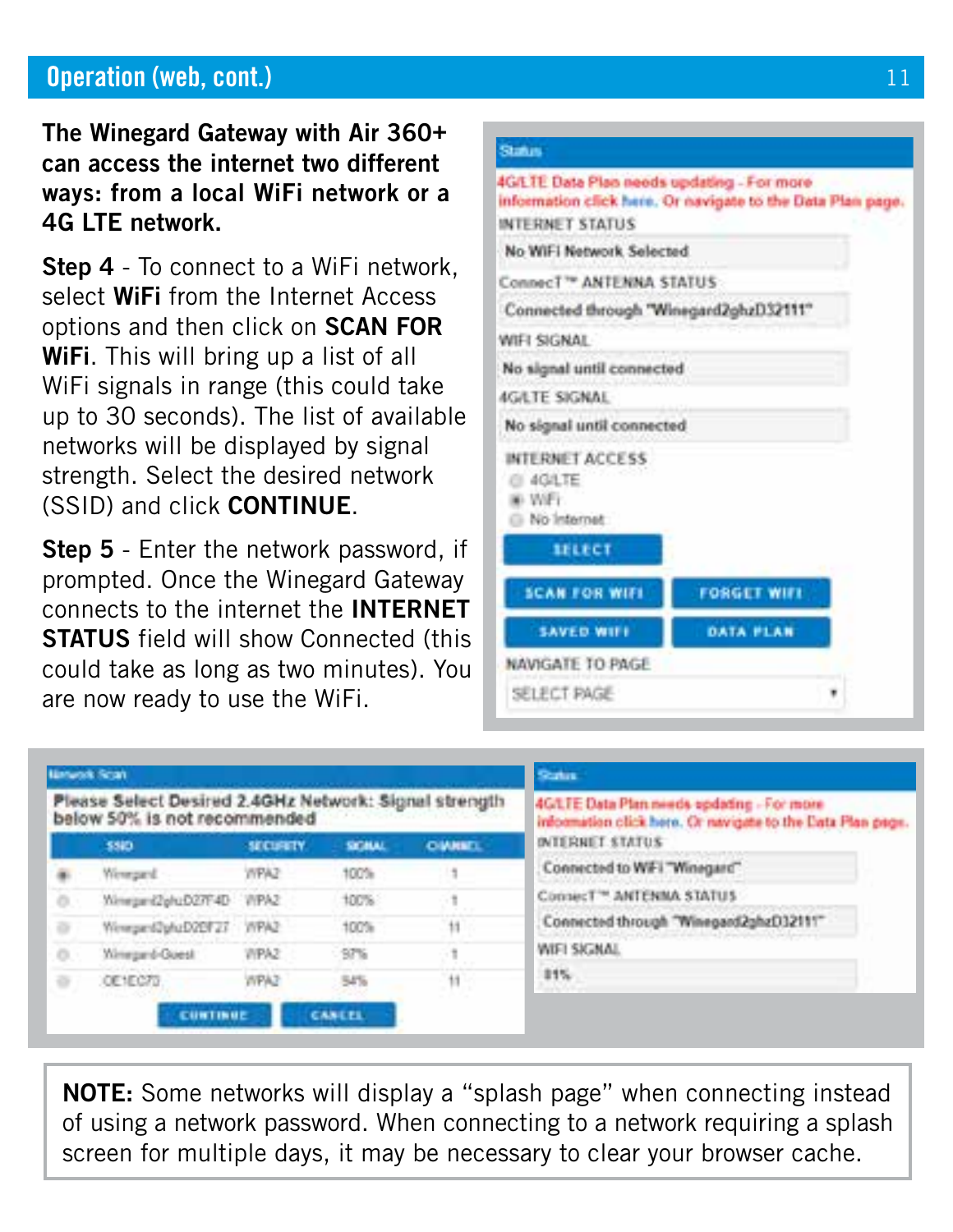# **Operation (web, cont.)** 12

**Step 6** - To connect to a 4G LTE network, select **4G/LTE** from the internet access menu. Then click **SELECT**. If you have available data to use, the INTERNET STATUS should display Connected to 4G/LTE "Winegard ConnecT Data Plan". You are now ready to use the 4G LTE connection. If you do not have any available data the field will display Denied Access. You will have to add data in order to use the 4G connection.

#### **WARNING:** CONNECTING TO THE INTERNET THROUGH 4G LTE WILL CONSUME DATA FROM YOUR WINEGARD FreedomGO DATA PLAN.

**Step 7** - To add data you must be connected to an internet source. If needed, connect to a WiFi source. From the Status screen, select the **DATA PLAN** icon. Once on the data plan screen, you can see how much data you have remaining or click the link in the subscription field to view your current plan or purchase more data.

**NOTE:** Once you have a Winegard account for your Gateway system you may purchase data by signing into your account at www.winegard.com. This can be done away from your RV.

| <b>Subscription</b>                           |
|-----------------------------------------------|
| Click here to view or renew your subscription |
| <b>Status</b>                                 |
| RATE PLAN                                     |
| Winegard - 3GB USCAN 30 Days Plan             |
| AMOUNT LEFT (as of yesterday)                 |
| 2570 MB                                       |
| AMOUNT USED (this billing cycle)              |
| 502 MB                                        |
| Account                                       |
| CARRIER                                       |
| Winegard ConnecT Data Plan                    |
| SIM (ICCID)                                   |
| 89011703278134601965                          |
| <b>CANCEL</b>                                 |

**NOTE:** Any changes made to your network settings may result in a temporary loss of all network connections. This includes switching from WiFi to 4G and from 4G to WiFi. During this temporary loss your device may switch to a local remembered WiFi network. This will not allow you to return to the ConnecT setup screens. If this happens, manually reconnect to the Gateway's SSID again from your device.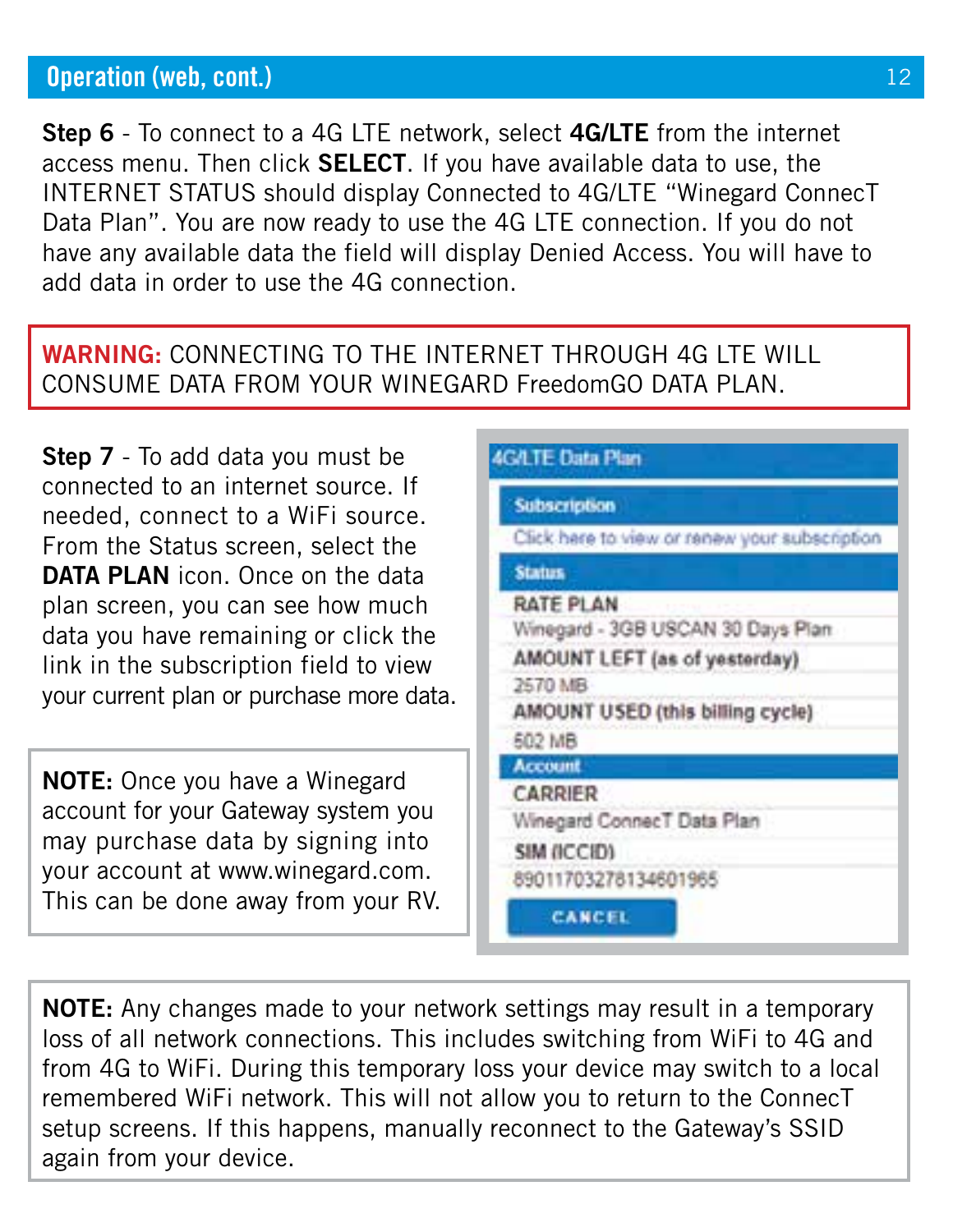# **Local Network Settings** 13

Most functions within the Winegard software are controlled from the Local Network Settings screen. From the Status Screen, select **LOCAL NETWORK SETTINGS** from the drop down menu. From here it is possible to do any of the following:

## **Change (SSID) Network Name**

It is recommended that you change the network name of your Winegard Gateway. This will improve the security of your network and make it easier to find with your WiFi enabled devices.

#### **Change Network Password**

To secure your network, it is suggested that you change the network password to something you can remember. The new password must be at least eight characters long. You will need to log in using the new user name and password.

| <b>Settings</b>                                         |                                                                                                              |
|---------------------------------------------------------|--------------------------------------------------------------------------------------------------------------|
| for up to 1 minute while being applied.                 | Note: Any changes made to your network settings<br>may result in a temporary loss of all network connections |
| 2.4 GHz Network Settings                                |                                                                                                              |
| LOCAL NETWORK SSID                                      |                                                                                                              |
| Winegard2ghzD2A031                                      |                                                                                                              |
| PASSWORD (must be at least 8 chars)                     |                                                                                                              |
| ********                                                |                                                                                                              |
| Hide Password: C Hidden SSID: U<br>SELECT SECURITY TYPE |                                                                                                              |
| WPA2-PSK (AES)                                          |                                                                                                              |
| CHANNEL (when WiFi Internet is not selected)            |                                                                                                              |
| auto                                                    |                                                                                                              |

# **Security Type**

The Winegard ConnecT Security Type has been defaulted to WPA2-PSK (AES). Other options are available on this screen.

#### **Guest Network**

The ConnecT software provides a simple way to set up an extra network that doesn't have access to the Status Screen. This allows you to provide guests with an easy login process to use when accessing your network while you still maintain a secure system.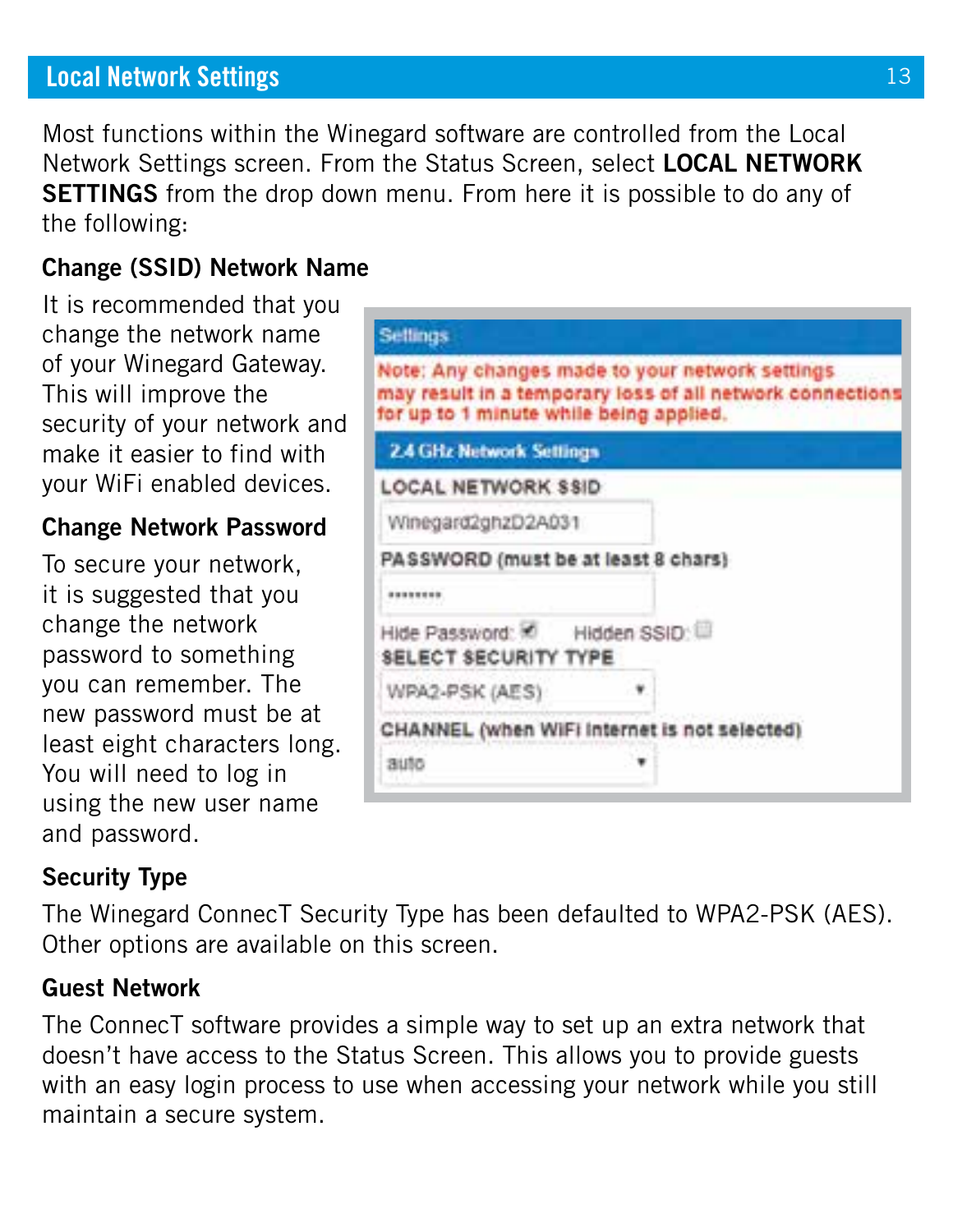# **Local Network Settings (cont.)**

To set up a Guest Network click on the ENABLE selection, give the Guest Network SSID an easily recognizable name, and enter a password that can be remembered by your guest. If you use a simple password, it is recommended that the guest network be disabled when not in use.

**NOTE:** Any changes made to your network settings will result in a loss of all network connections. You will need to reconnect all devices to the Winegard Gateway with the changed network name and/or password.

| <b>2.4 GHz Guest Network Settings</b>    |                                     |  |
|------------------------------------------|-------------------------------------|--|
| ENABLE: DISABLE: 9                       |                                     |  |
| GUEST NETWORK SSID                       |                                     |  |
| WinegardGuestD2A031                      |                                     |  |
|                                          | PASSWORD (must be at least 8 chars) |  |
| Hide Password: &<br><b>SECURITY TYPE</b> | Hidden SSID:                        |  |
| WPA2-PSK (AES)                           |                                     |  |

#### **Advanced Settings**

## **Change Administration Password**

It is not necessary to change the administration password, however, to change the password click on **CHANGE PASSWORD** to bring up the new password screen. Enter the new password into the area for both PASSWORD and RE-ENTER PASSWORD. The password in each of these boxes must match.

## **Change Network Address**

**WARNING:** Do not change the network address unless instructed by Winegard Tech Support. Doing so may cause your system to not function properly.

# **Restart System**

Press the restart button only if needing to reboot the Winegard Gateway system.

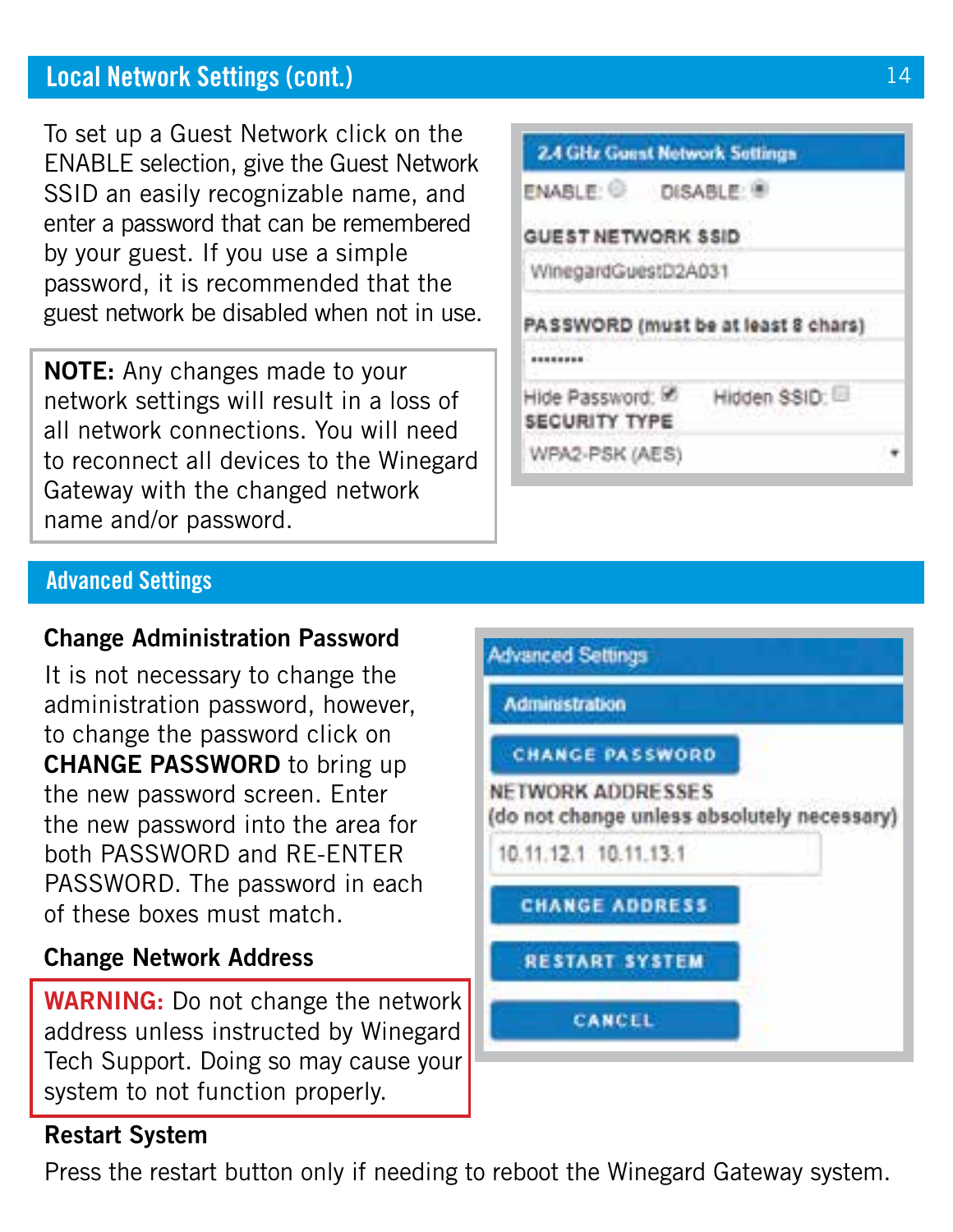# **Saved WiFi Networks**

In the **Saved WiFi Networks** screen you can manage your preferences to what WiFi networks your system will connect to. The system can remember if you frequently visit and use a location's WiFi, therefore not requiring you to enter the password to connect.

#### **Data Plan**

On the **Data Plan** screen, you can see how much data you have remaining or click the link in the subscription field to view your current plan or purchase more data. You must have an internet connection to access this Winegard Sign In screen.

#### **Change Provider**

See Swapping the SIM Card in the next section of this manual. You must have a WiFi connection to change the 4G LTE provider.

#### **Network Activity**

On the **Network Activity** screen, you can see what devices are currently connected to your Gateway system as well as what network you are connected to.

#### **GPS Location**

On the **GPS Location** screen, you can see the location of your unit along with what GPS satellites can be seen. Here you can click on Turn On Tracking which will allow you to Find My Device when using the Winegard Connected app. When on the app you must sign in and have your device registered in order to access Find My Device.

# **TURN ON TRACKING**

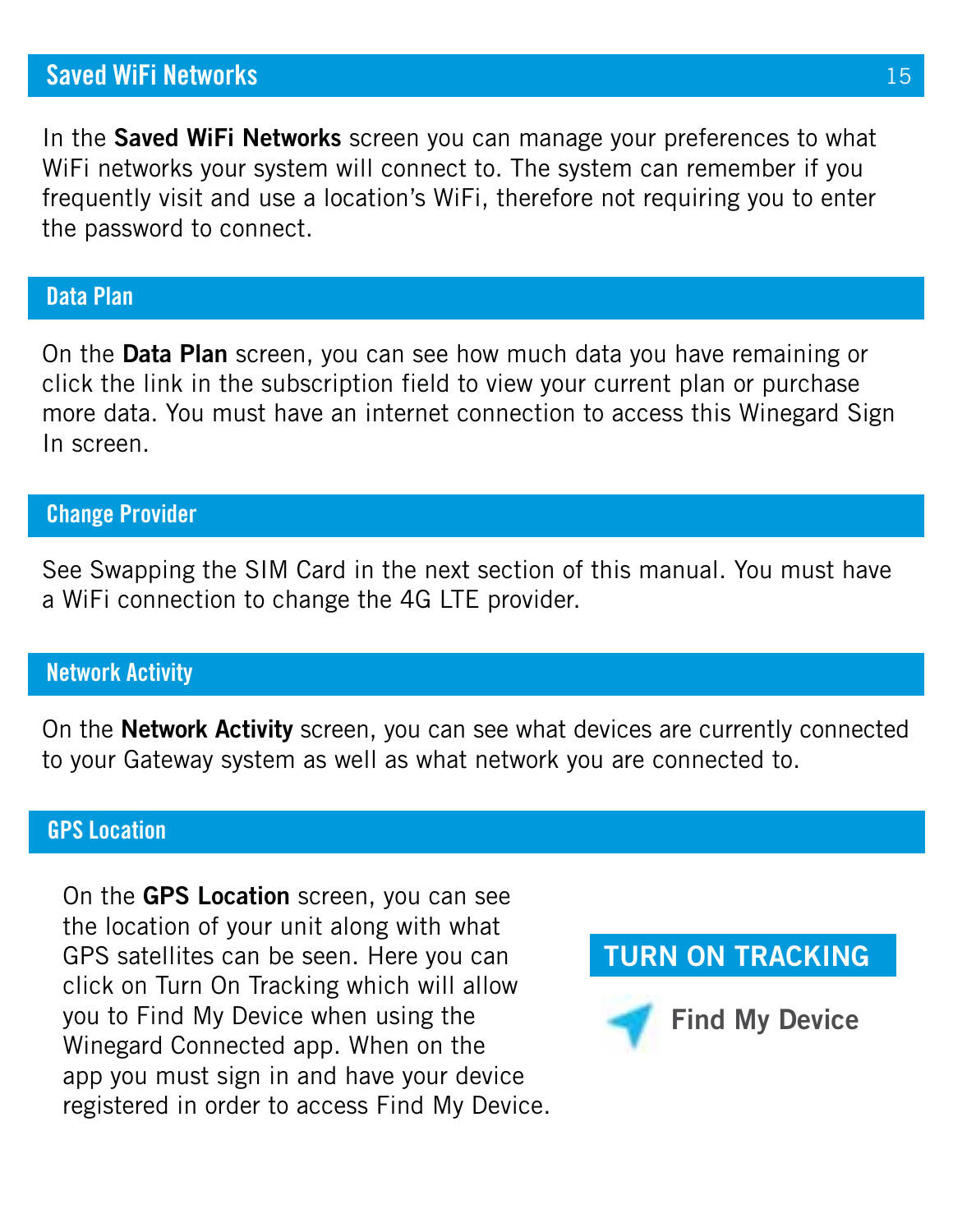# **Update Software**

When first setting up the Winegard Gateway it is recommended to check for software updates the first time the system is connected to an Internet signal. It is also recommended to check for updates every couple months for fixes and added features. In the **Update Software** screen you can check for the latest software version, check for a modem update, or restore the system to the original factory configuration.

**NOTE:** To retain all passwords and name changes during updates, click **Keep Settings.**

#### **Support**

Under the Support section, you will find useful information on how to contact the Winegard support team. If you are experiencing issues you may be asked to save a log file. To do this you will click on the SAVE LOG button and a download from the Winegard Gateway software to your device will begin. A file will be generated and downloaded that you will be able to email technical services for review.

Before contacting the Winegard support team click on the FAQ button and see if the issue/question you are experiencing is already listed.

#### **About**

The About page has information about your Gateway product, such as current software version, 4G Carrier, IMEI Number, SIM Card Number, and much more.

## **RESET / RETURN TO FACTORY DEFAULTS**

To return to factory default, press the reset button located on the backside of the Gateway between the LED indicator and the Yellow cable connector #4 for 30 seconds.

**WARNING:** ALL CHANGES WILL BE LOST AND THE UNIT WILL RETURN TO FACTORY DEFAULT SSID AND PASSWORD.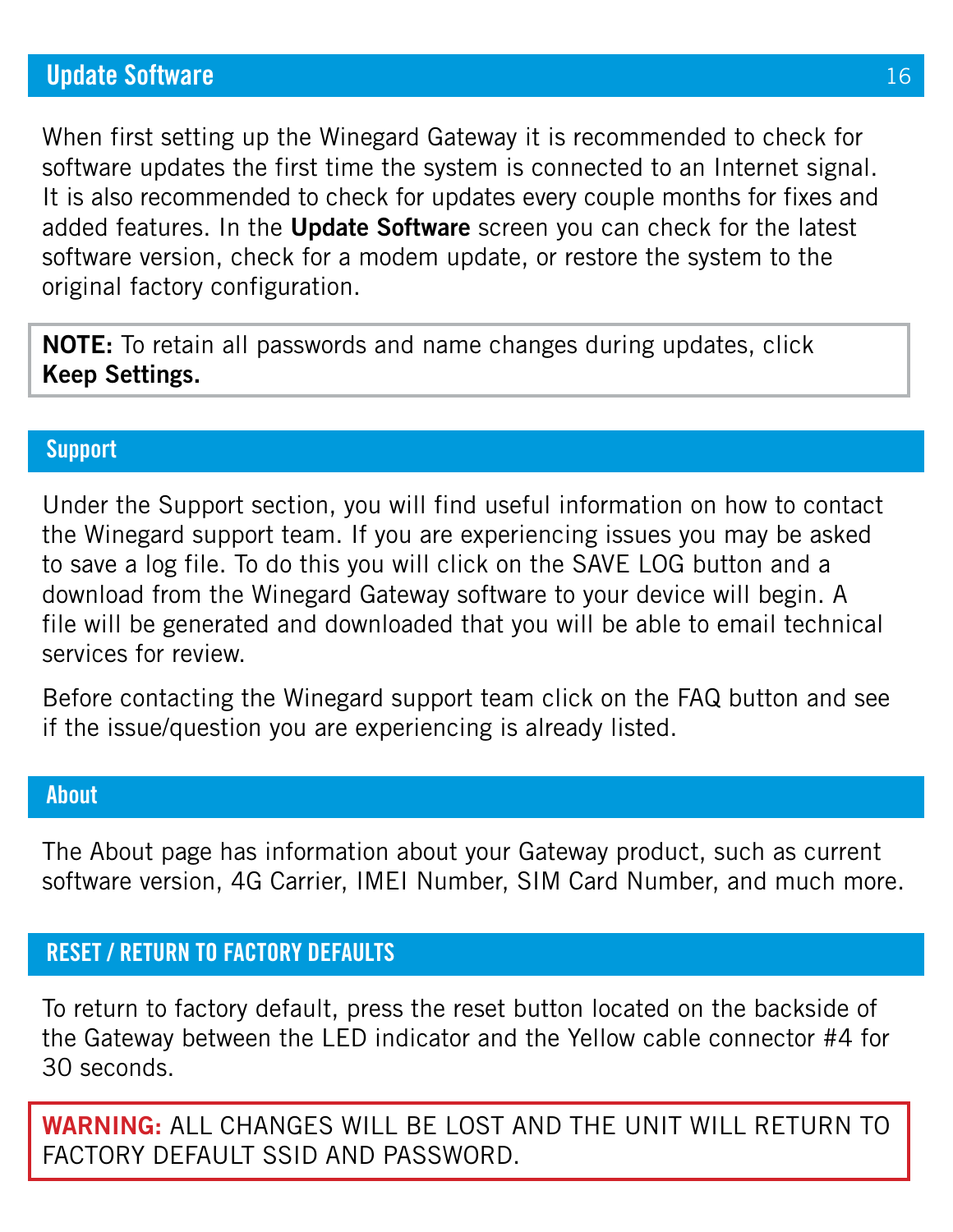# **Swapping the SIM Card**

The Winegard Gateway comes ready for use out of the box, preinstalled with a unique Winegard SIM card that supports the fastest speeds available without the threat of throttling. Unlike some hotspot data plans, the Winegard plan allows you to decide what data plan is right for you in a given 30 days and will not charge overages or throttle your speeds at any point. If you happen to need more data in a given month you are able to purchase additional plans.

At the time this manual was written, the Winegard Gateway supports the Winegard Plan, AT&T®, and Verizon® Wireless. Visit www.winegard.com/ gateway to view up-to-date approved carriers. Winegard has no control over hotspot data plans through a third-party provider. Please check with your provider on data plans.

If you choose to use a third-party 4G/LTE plan, you will need the cellular provider to supply you with an approved SIM card (Mini-SIM/Standard SIM (2FF - 25mm x 15mm x 0.76mm). You may also need them to provide the correct APN (Access Point Name) for this SIM card. We have listed the current APN in the Operation portion of this manual, but they are subject to change at the provider's discretion. When you contact your cellular provider you may be required to provide them with some information:

- Type of connection Data only
- Type of device Mobile Hotspot

• IMEI Number – This number will be located on the front of this manual and can be found in the About page of the software.

Once you have the SIM card from your cellular provider, you are ready to swap out the Winegard SIM card. In order to do this, follow these instructions:

**Step 1** - The Gateway will need to be removed from it's mount. For ceiling mount removal, see the bottom of page 5. For roof mount removal, see page 6, Step1 for instructions on safely removing the Air 360**+** dome, and page 9 for instructions on removing the Gateway form the Air 360**+** base.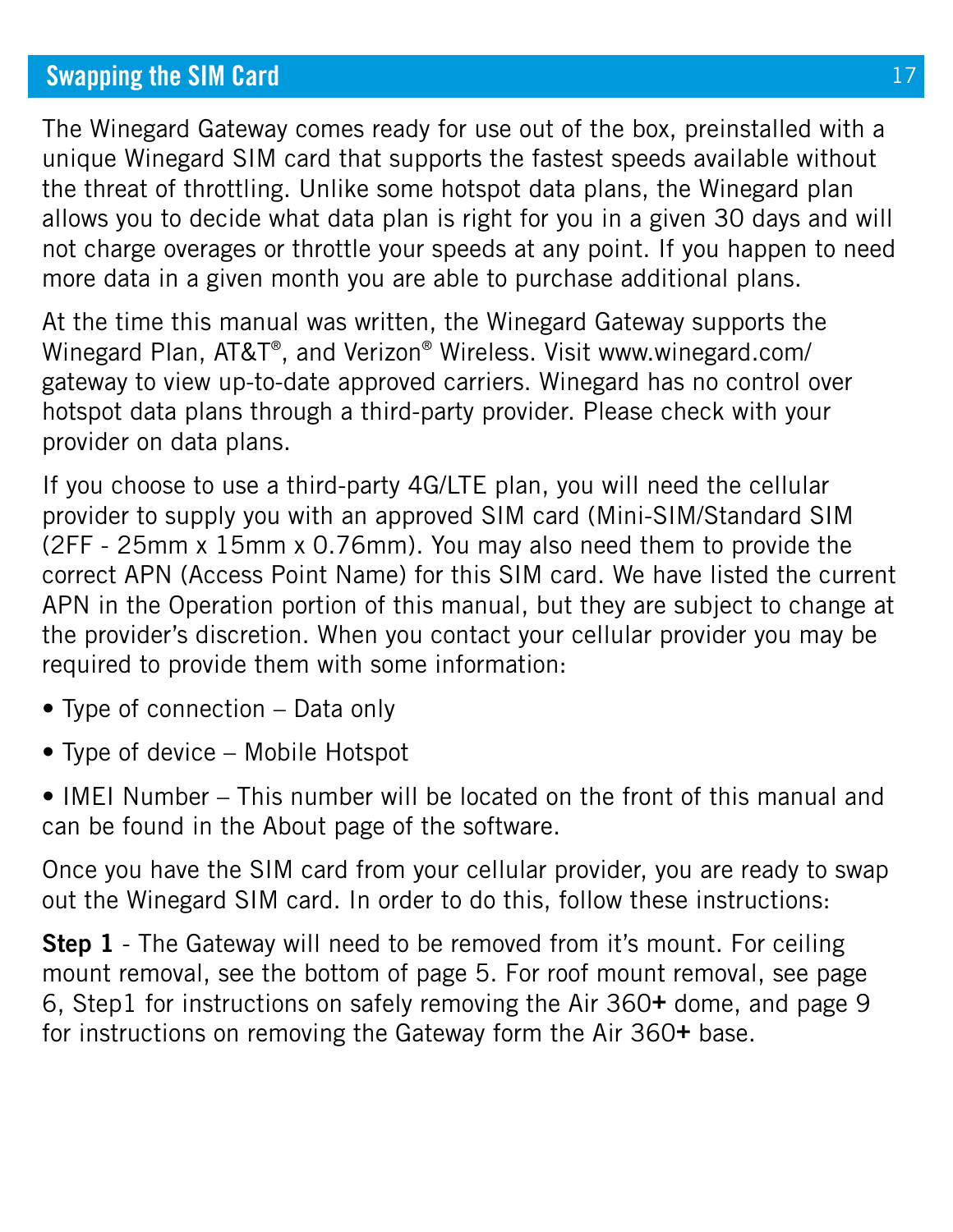# **Swapping the SIM Card (cont.)**

**NOTE:** It may be easier to swap the SIM card out with the antenna and power cables disconnected from the Gateway.

**Step 2** - Locate the SIM card slot on the backside of the Gateway. Slide the connector back to Open. There is an arrow on the black connector indicating the correct direction.

**Step 3** – Gently pull up on the connector exposing the SIM card. Remove the SIM card.

**Step 4** – Insert the third-party provider SIM card with the metal electronic chip facing downward. Gently push the connector back down and slide in to the locked position. There is an arrow on the



black connector indicating the correct direction.

If the SIM is inserted incorrectly the SIM will not lock into place.

**Step 5** – Reconnect the antenna and power cables, if removed, and reattach the Gateway to the mounted location. See the installation section of this manual on how to secure the Gateway.

**NOTE:** When using a third-party data plan some features will be unavailable, such as the Data Plan page. For information about data usage, contact your cellular provider.

**NOTE:** After you have successfully swapped your SIM card, you will need to update the software of the Gateway to recognize the SIM that is now installed. In order to update the Gateway's firmware with the correct Carrier's Network Settings you will need an internet connection. Please make sure that you have a usable WiFi connection.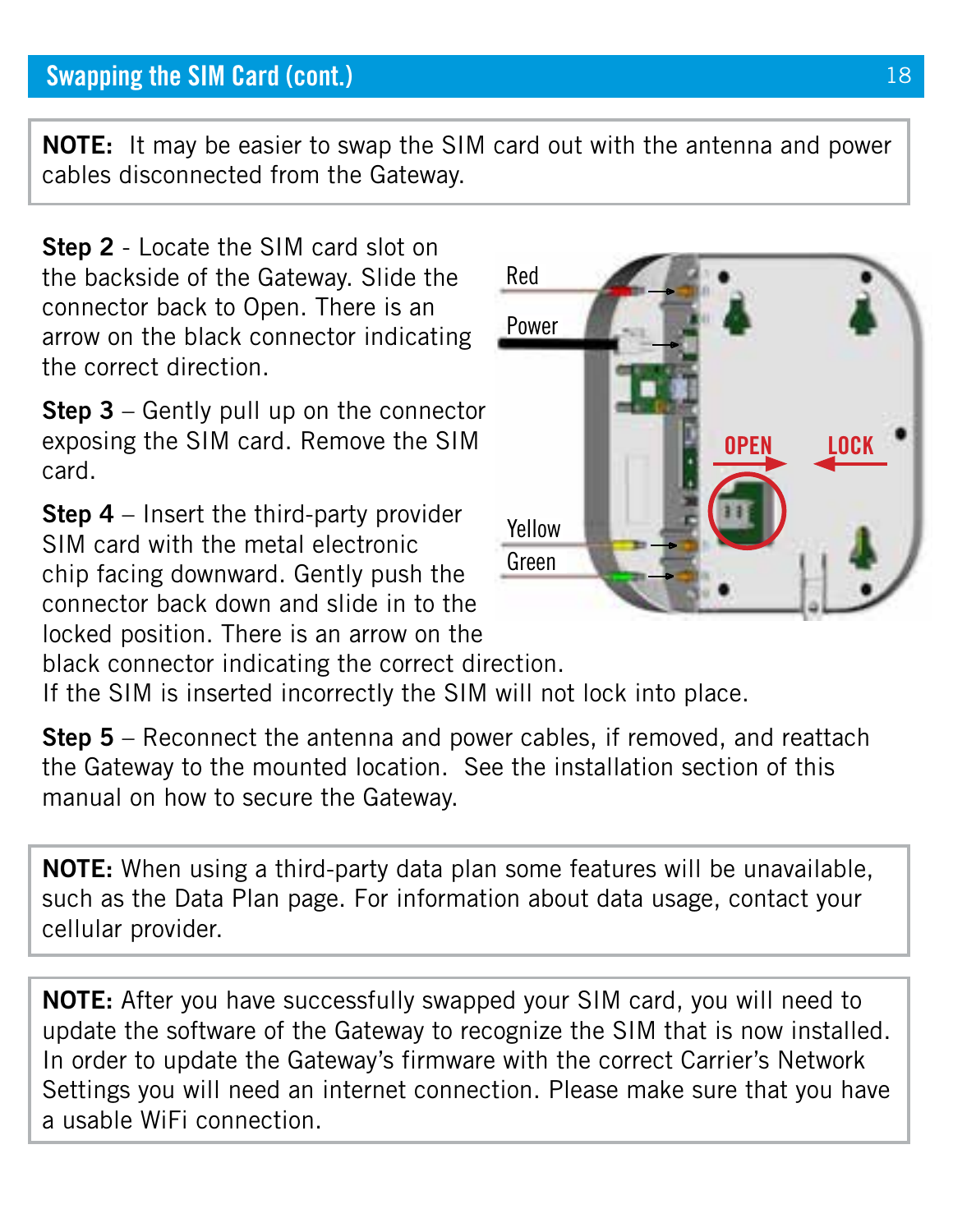# **Swapping the SIM Card (cont.)** 19

### **First time Operation – Updating Firmware**

**Step 1** - Follow steps 1-5 from the Operation (web) section of this manual to connect to a useable WiFi source.

**Step 2** - Once connected to the internet. under the NAVIGATE TO PAGE field, click on the drop-down menu and select **CHANGE PROVIDER** on the main status screen.

**Step 3** - Verify that the correct cellular provider is listed in the CELLULAR PROVIDER field and then enter either the correct APN from the table below, or the one that your cellular provider provided to you when you requested your SIM card in the CELLULAR APN field. Also, be sure that the Winegard APN check box is NOT checked.

|         | CELLULAR PROVIDER   APN (ACCESS POINT NAME) |
|---------|---------------------------------------------|
| AT& T   | <b>BROADBAND</b>                            |
| VERIZON | vzwinternet                                 |

**Step 4** - Click on the CHANGE PROVIDER button.

**Step 5** - Once the download is completed, click on the **PROCEED** button (if available) to start the flash procedure. Next, click on the **4G/LTE ONLY** Internet Access option on the main Status screen. Your internet status should change to Connected to "Your Provider".

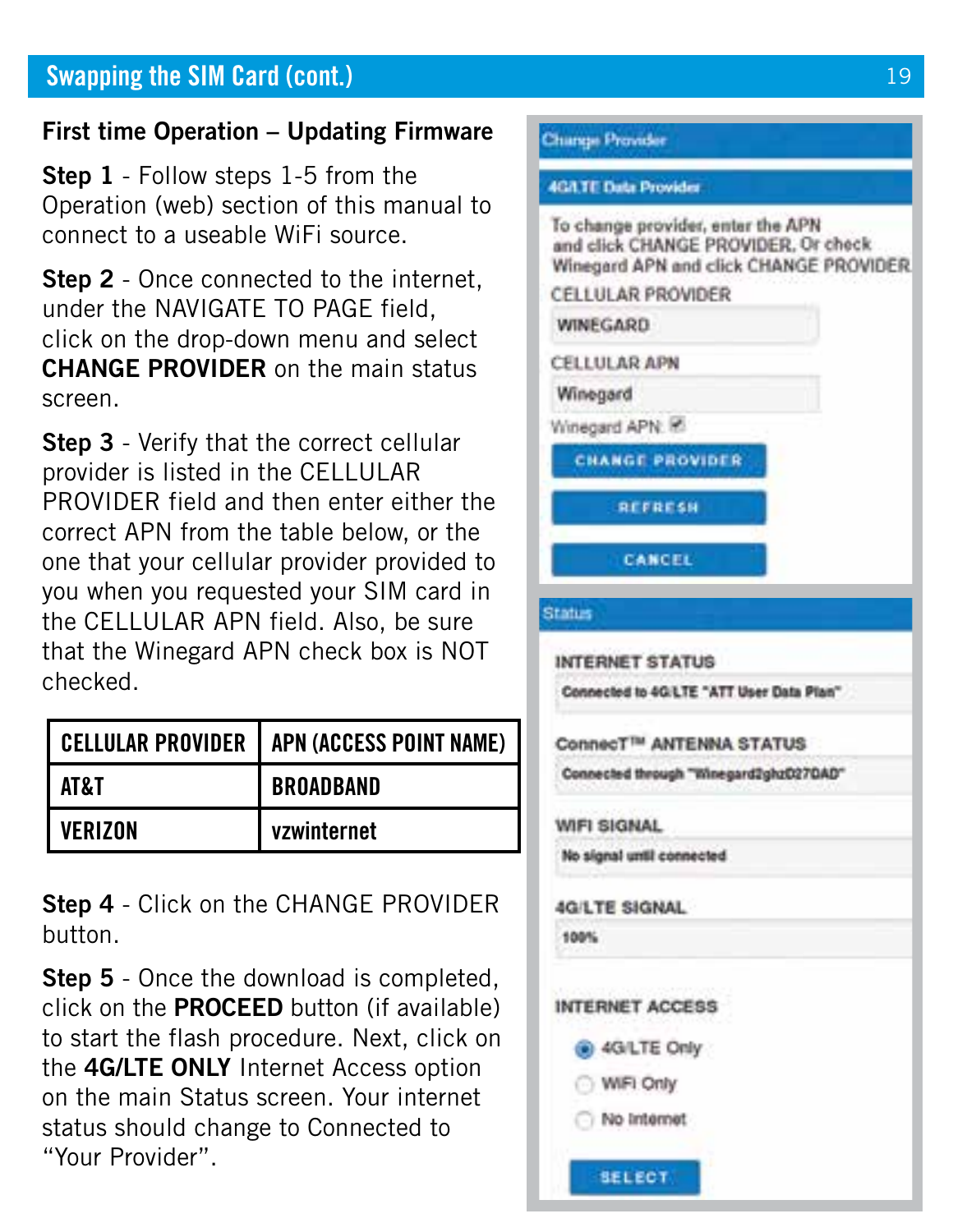# **App Operation**

Let Winegard keep you connected to the Internet while on the road using our FREE Connected app for all Winegard Internet products.



**NOTE:** The initial ADMIN PASSWORD is admin.



In the Settings screen you are able to change the Local and Guest Network Name (SSID) and passwords.

**In the Advanced Settings screen** you are able to change the IP address, modify saved WiFi networks, perform a factory reset, and reboot the system if needed (recommended to NOT make changes).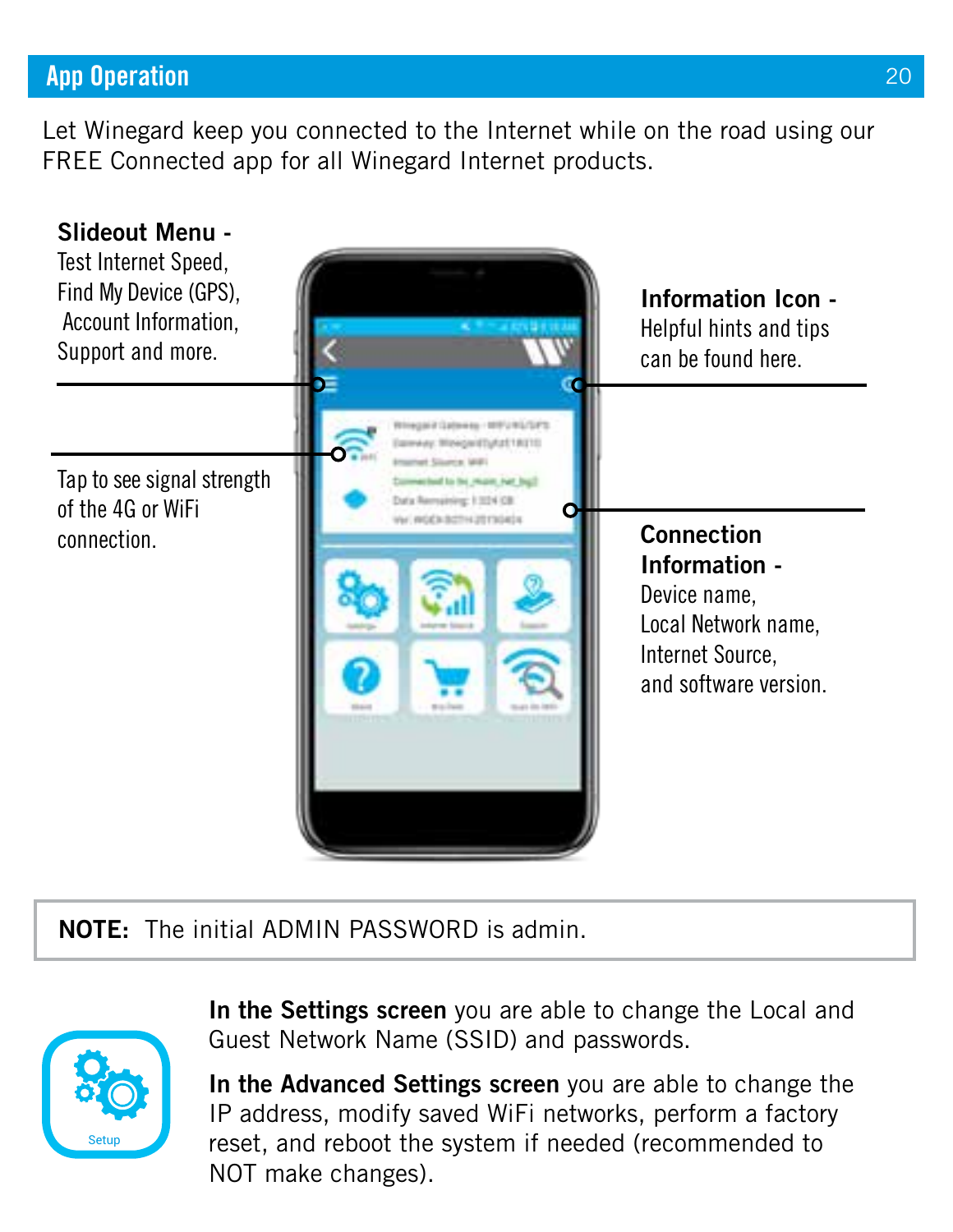Health Check - If you believe your system is having problems you can click on the Download Logs button (and with an internet connection will be able to send directly to Winegard for review). If no internet connection is available, the file can be saved to your device and sent via email at a later time.



**Product Manual** – This link will send you to the Winegard website where you can find your correct manual.

**Submit Help Request** – Fill out the Contact Form and include a message with what you need help with and a Winegard Support agent will respond. Or call Winegard Technical Support 1-800-320-9992. help@winegard.com – Link will open your default email provider and start a new email.



All the device information can be found in the **About** screen. You are also able to check for software updates which typically update every couple months for added improvements.



**Internet Source** - Switch between WiFi, 4G LTE, or turn off internet. Switching between internet options will prompt the message to the left. Make sure your phone or tablet is set to auto connect and that a connection to another network has  $\blacksquare$  Internet Source  $\blacksquare$  not been made during this change.



Selecting the **Buy Data** button will direct you to the Winegard sign on screen. Enter your account user name and password or create a new account. You must have an internet connection  $\frac{1}{\sqrt{2\pi}}$  to access the Winegard sign on screen.



If WiFi is selected as the Internet Source, a **Scan for WiFi** button will appear. Click this button and a scan of the available WiFi in your location will take place. Connect to an available WiFi network within the list provided. If there is a lock next to the available network, a password is required to log on.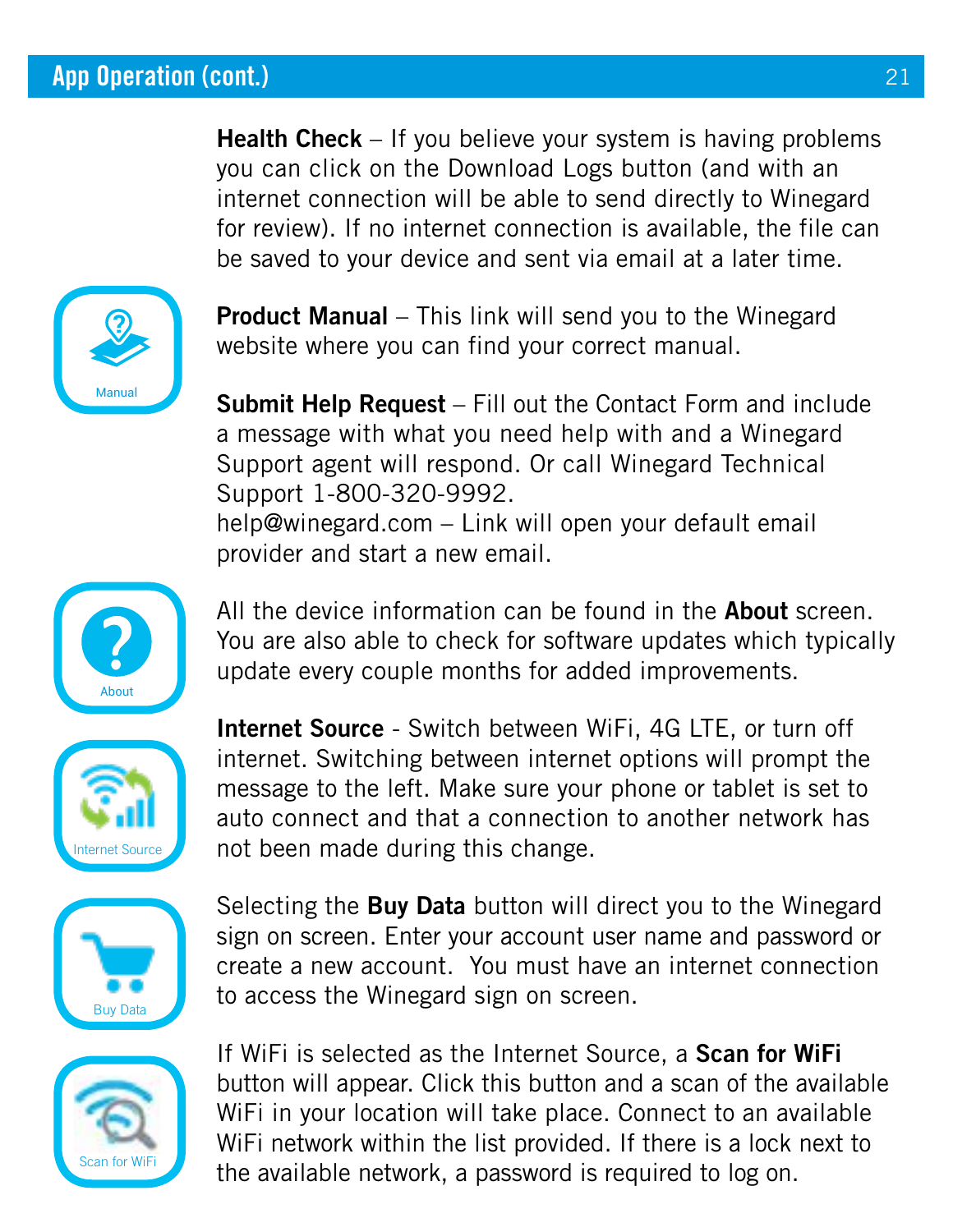**Problem** - I am not seeing the SSID for my Gateway system.

**Solution** - Remove the Gateway from the mounted location and check that the LED, located on the backside, is powered on. If not, with a voltage meter, verify that 12V is getting from the vehicle power to the dome. If it is powered on and you do not see the SSID, reset the unit by pressing and holding the reset button next to the LED for 30 seconds.

**Problem** - What if I lost my manual and/or cannot find my SSID or password?

**Solution** - If you haven't changed your factory preset SSID or password you have some options to recover these:

1. The factory preset SSID and password will be located on the backside of the Gateway system.

2. Contact Winegard at 1-800-320-9992.

If you have changed your password you have 2 options:

1. To return to factory default, see page 16. This will restore the unit to the original factory settings. Then you may log in using the factory SSID and password located on the front of this manual or on the backside of the Gateway.

2. Contact Winegard at 1-800-320-9992.

**Problem** - What do I do if 10.11.12.1 does not bring up the login screen?

**Solution** - One of several things has happened. The first thing to check is the WiFi signal that your device is connected to. If this is not the Winegard Gateway SSID, this address isn't valid. If you are indeed connected to the correct network, the address may have been changed. To resolve this, perform a factory reset. See the Reset/Return to Factory Defaults section of this manual on page 16.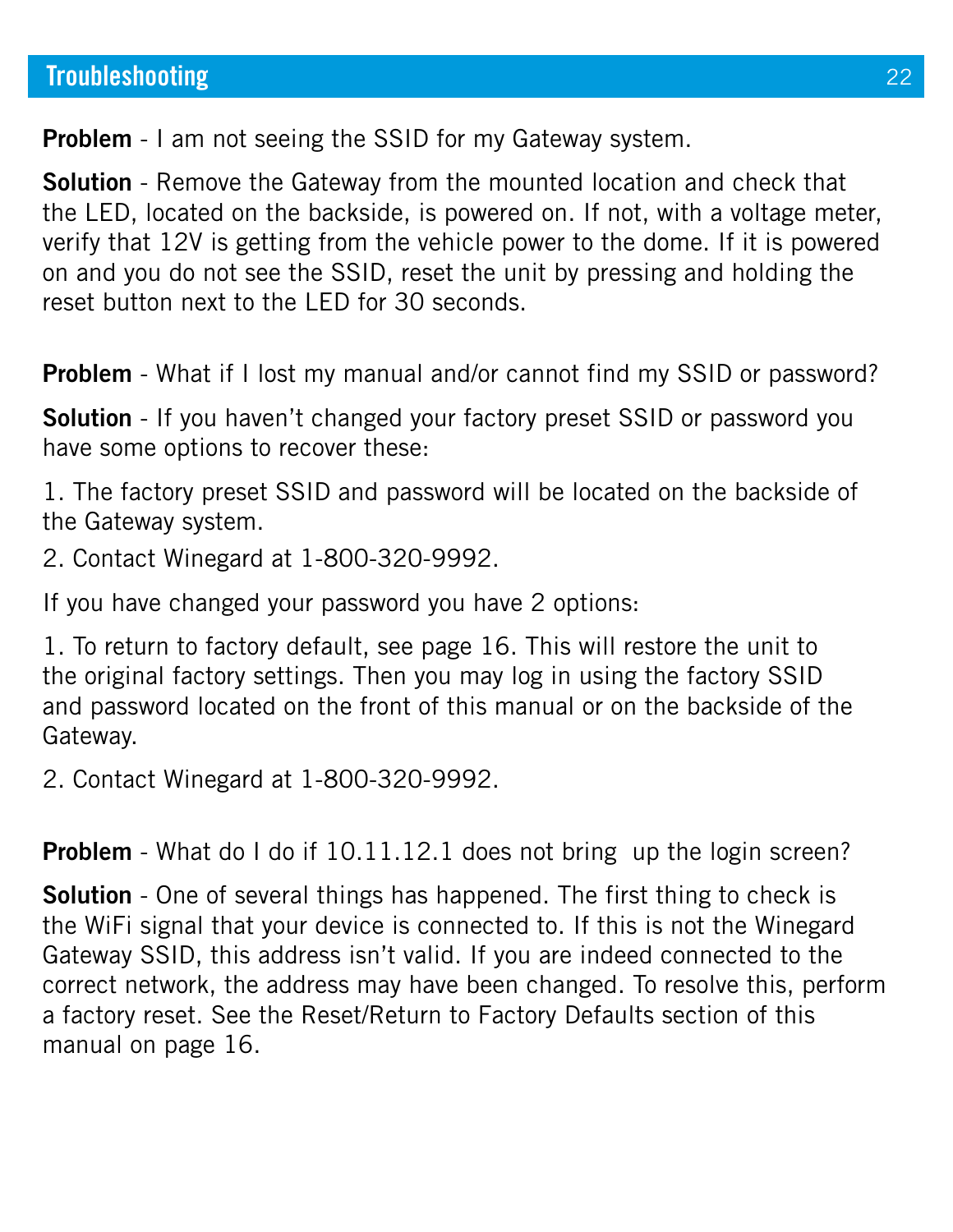**Problem** - The system software shows I'm connected to a WiFi source but why aren't the web pages loading?

**Solution** - Some WiFi sources do not require a password to connect but do require something before they will let you use their network. In these cases, they will often have a "SPLASH" page that requires you to either agree to their Terms and Conditions or enter a password before they will allow you to use their network. These pages will not always load on the web browser that you select but instead open on your devices default browser. Sometimes browsing to a web page will also bring up this splash page. Also, try entering fixwifi.it into your web address bar. This should force the splash page to load.

**Problem** - I have data but I am not able to connect to the internet. The Internet Status field continuously gives messages but never connects.

#### **Solution** –

1. Ensure that you have coverage in your location. To view the 4G/LTE nationwide coverage map for the Winegard Data Plan visit www.winegard.com/ connect.

2. The Winegard 4G will not work in Mexico.

3. Power cycle the Gateway and wait 10 seconds.

**Problem** - What range and coverage can I expect to get?

**Solution** – Service and Coverage not available everywhere. To see the Winegard Nationwide coverage map, go to www.winegard.com/connect. If you are bringing your own SIM card, check your provider's coverage map.

All other problems please contact Winegard's Technical Support at 1-800-320-9992 or email help@winegard.com.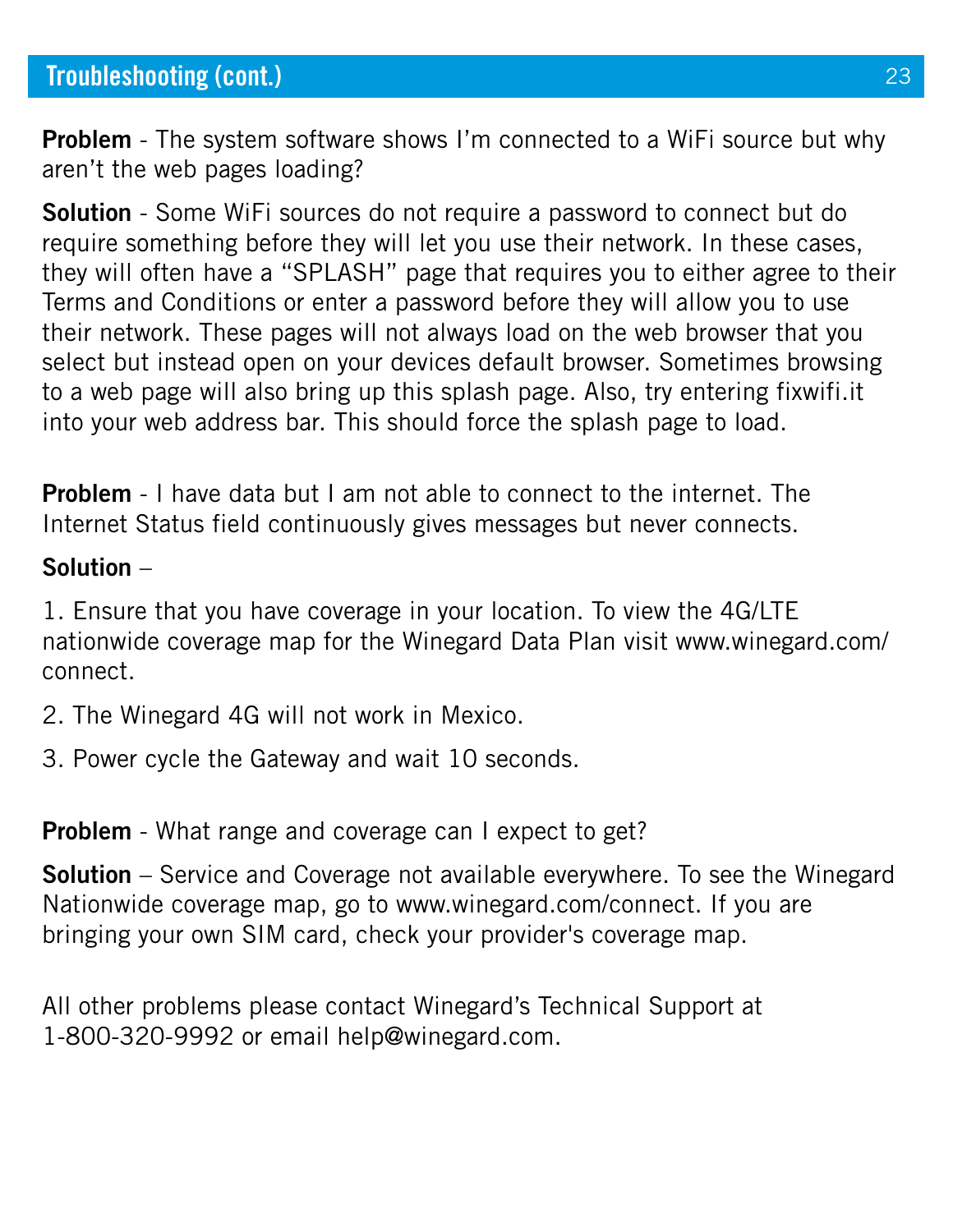| LED DEFINITION - LOCATED ON BACKSIDE OF GATEWAY: |                                                      |  |
|--------------------------------------------------|------------------------------------------------------|--|
| LED OFF                                          | System is powered down.                              |  |
| SOLID RED                                        | System is booting up.                                |  |
| <b>FAST BLINKING GREEN</b>                       | System is initializing.                              |  |
| <b>FAST BLINKING ORANGE</b>                      | System is up and waiting for an Internet connection. |  |
| <b>SOLID GREEN</b>                               | System is connected to the Internet.                 |  |
| ALTERNATING GREEN/ORANGE                         | System is being updated with new software.           |  |

# **Specifications**

**Wireless Standard:** 802.11b/g/n **Frequency Band:** 2.4 GHz; LTE: B2, B4, B5, B13, B17 **Wireless Speed:** 2.4 GHz: 450Mbps (Rx), 450 Mbps (Tx) **Max 4G LTE Speed:** 150 Mbps download **Wireless Security:** WPA, WPA2, WPA mixed **Antennas WiFi:** (2) in Gateway & (1) in Air 360+ 4G LTE: (2) in Air 360+ GPS: (1) in Gateway **WiFi Range:** Up to 1/3 mile **SIM Card Port:** Mini SIM (2FF) - (25mm x 15mm x 0.76mm) **Compatible Carriers:** Winegard Data Plan, Verizon, AT&T For complete list of compatible carriers: www.winegard.com/connect **Power Rating:** DC 9-16V, 1A **Operating Temperature Range**: -30°C to +70°C (-22°F to +158°F) **Weight**: 0.8 lb **Dimensions**: 8.13"l x 8.13"w x 1.68"d **Warranty & Support**: Warranty: 2 Years Parts, 1 Year Labor -Complimentary Telephone and Email Support -Online Technical Manuals and Instructions -Large Dealer Support Network **Setup Requirements**: Wireless 802.11 b/g/n 2.4 GHz network; Winegard Air 360+ antenna; computer, tablet, or smartphone with a web browser; Winegard Connected App **In the Box**: Router, Mounting Plate, Installation Hardware, Power Cable, User Manual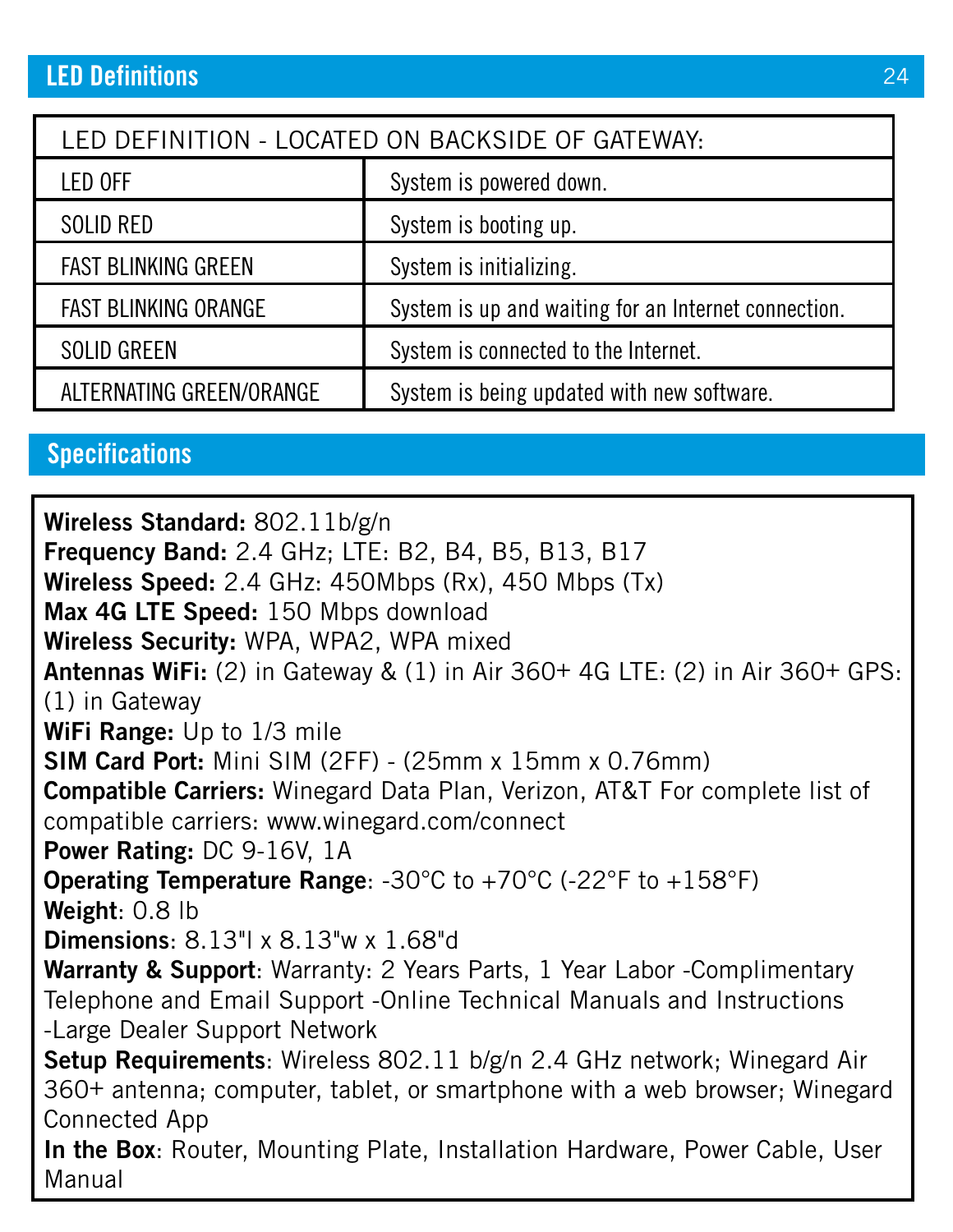#### FCC STATEMENT

This device complies with Part 15 of the FCC Rules. Operation is subject to the following two conditions: (1) This device may not cause harmful interference, and (2) this device must accept any interference received, including interference that may cause undesired operation.

This equipment has been tested and found to comply with the limits for a Class B digital device, pursuant to Part 15 of the FCC Rules. These limits are designed to provide reasonable protection against harmful interference in a residential installation. This equipment uses and can radiate radio frequency energy and, if not installed and used in accordance with the instructions, may cause harmful interference to radio communications. However, there is no guarantee that interference will not occur in a particular installation.

If this equipment does cause harmful interference to radio or television reception, which can be determined by turning the equipment off and on, the user is encouraged to try to correct the interference by one or more of the following methods:

- Reorient or relocate the receiving antenna.
- Increase the separation between the equipment and devices.
- Connect the equipment into an electrical outlet on a circuit different from that which the radio receiver is connected.
- Consult the dealer or an experienced radio/TV technician for help.
- FCC CAUTION

Any changes or modifications not expressly approved by the party responsible for compliance could void the user's authority to operate this equipment.

Only channels 1–11 can be operated. Selection of other channels is not possible.

This device and its antenna(s) must not be co-located or operating in conjunction with any other antenna or transmitter.

FCC Radiation Exposure Statement

This equipment complies with FCC radiation exposure limits set forth for an uncontrolled environment. This equipment should be installed and operated with a minimum distance of 25 cm between the radiator and your body. This device and its antenna(s) must not be co-located or operating in conjunction with any other antenna or transmitter except in accordance with FCC multi-transmitter product procedures.

This device complies with FCC and Industry Canada license-exempt RSS standard(s). Operation is subject to the following two conditions: (1) this device may not cause interference, and (2) this device must accept any interference, including interference that may cause undesired operation of the device.

Le présent appareil est conforme à FCC et CNR d'Industrie Canada applicables aux appareils radio exempts de licence. L'exploitation est autorisée aux deux conditions suivantes : (1) l'appareil ne doit pas produire de brouillage, et (2) l'utilisateur de l'appareil doit accepter tout brouillage radioélectrique subi, même si le brouillage est susceptible d'en compromettre le fonctionnement.

Disclaimer:

Although every effort has been made to ensure that the information in this manual is correct and complete, no company shall be held liable for any errors or omissions in this manual. Changes and technological advances are continuously being made in the wireless market. Information provided in this manual was accurate at time of printing. If the Gateway does not function as expected, please contact Winegard Company at 1-800-320-9992, email help@winegard.com, or visit our website at www.winegard.com/gateway.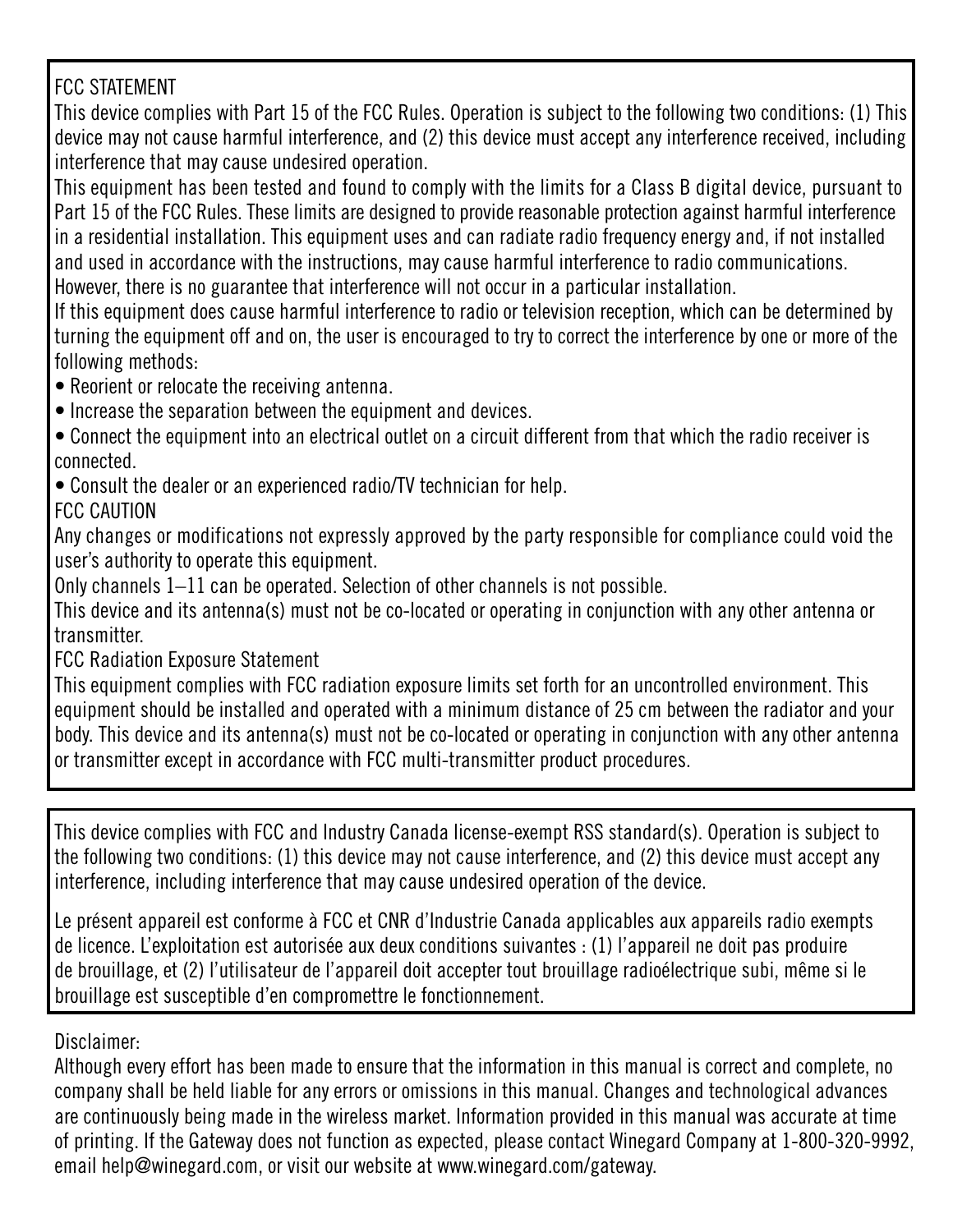#### WINEGARD MOBILE PRODUCTS LIMITED WARRANTY (2 YEARS PARTS: 1 YEAR LABOR)

Winegard Company warrants this product against defects in materials or workmanship for a period of two (2) years from the date of original purchase. During year one (1) of such warranty, Winegard Company will also pay authorized labor costs to an authorized Winegard dealer to repair or replace defective products. No warranty claim will be honored unless at the time the claim is made, Customer presents proof of purchase to an authorized Winegard dealer (to locate the nearest authorized Winegard dealer, contact Winegard Company, 3000 Kirkwood Street, Burlington, Iowa 52601, Telephone 800-288-8094 or visit www.winegard.com). Customer must provide proof of purchase with a dated sales receipt for the Winegard product to verify the product is under warranty. If the date of purchase cannot be verified, the warranty period shall be considered to begin thirty (30) days after the date of manufacture.

If a defect in material or workmanship is discovered, Customer may take the product to an authorized Winegard dealer for service. Customer must provide proof of purchase to verify the product is under warranty. If the product is brought to an authorized Winegard dealer for service prior to expiration of year one (1) of the warranty period and a defect in material or workmanship is verified by Winegard Technical Services, Winegard Company will cover the Winegard dealer's labor charges for warranty service. The Winegard dealer must contact Winegard Technical Services in advance for pre-approval of the service. Approval of the service is at the sole discretion of Winegard Company.

Alternatively, Customer may ship the product prepaid to Winegard Technical Services (located at 2736 Mt. Pleasant Street, Burlington, Iowa 52601, Telephone 800-788-4417). Customer must return the product along with a brief description of the problem and provide Winegard Technical Services with Customer's name, address, and phone number. Customer must also provide proof of purchase to verify the product is under warranty. If the product is returned before the expiration of the warranty period, Winegard Company will (at its option) either repair or replace the product.

This Limited Warranty does not apply if the product has been damaged, deteriorates, malfunctions or fails from: improper installation, misuse, abuse, neglect, accident, tampering, modification of the product as originally manufactured by Winegard in any manner whatsoever, removing or defacing any serial number, usage not in accordance with product instructions or acts of nature such as damage caused by wind, lightning, ice or corrosive environments such as salt spray and acid rain. This Limited Warranty also does not apply if the product becomes unable to perform its' intended function in any way as a result of the television signal provider making any changes in technology or service.

#### RETURN AUTHORIZATION POLICY

A Return Material Authorization (RMA) is required prior to returning any product to Winegard Company or Winegard Warranty Services under this warranty policy. Please call our Technical Services Department at 800- 788-4417 or send an email to warranty@winegard.com to obtain the RMA number. Please furnish the date of purchase when requesting an RMA number. Enclose the product in a prepaid package and write the RMA number in large, clear letters on the outside of the package. To avoid confusion or misunderstanding, a shipment(s) without an RMA number(s) or an unauthorized return(s) will be refused and returned to Customer freight collect. WINEGARD COMPANY DOES NOT ASSUME ANY LIABILITIES FOR ANY OTHER WARRANTIES, EXPRESS OR IMPLIED, MADE BY ANY OTHER PERSON.

ALL OTHER WARRANTIES WHETHER EXPRESS, IMPLIED OR STATUTORY INCLUDING WARRANTIES OF FITNESS FOR A PARTICULAR PURPOSE AND MERCHANTABILITY ARE LIMITED TO THE TWO YEAR PERIOD OF THISWARRANTY. In states that do not allow limitations on implied warranties, or the exclusion of limitation of incidental or consequential damages, the above limitations or exclusions do not apply.

Some states do not allow limitations on how long an implied warranty lasts, or the exclusion of limitation of incidental or consequential damages, so the above limitations or exclusions may not apply to you. This warranty gives Customer specific legal rights. Customer may also have other rights that may vary from<br>1 ms. MORWARREV3 Rev WS-MOBWARREV3 Rev. 10/14